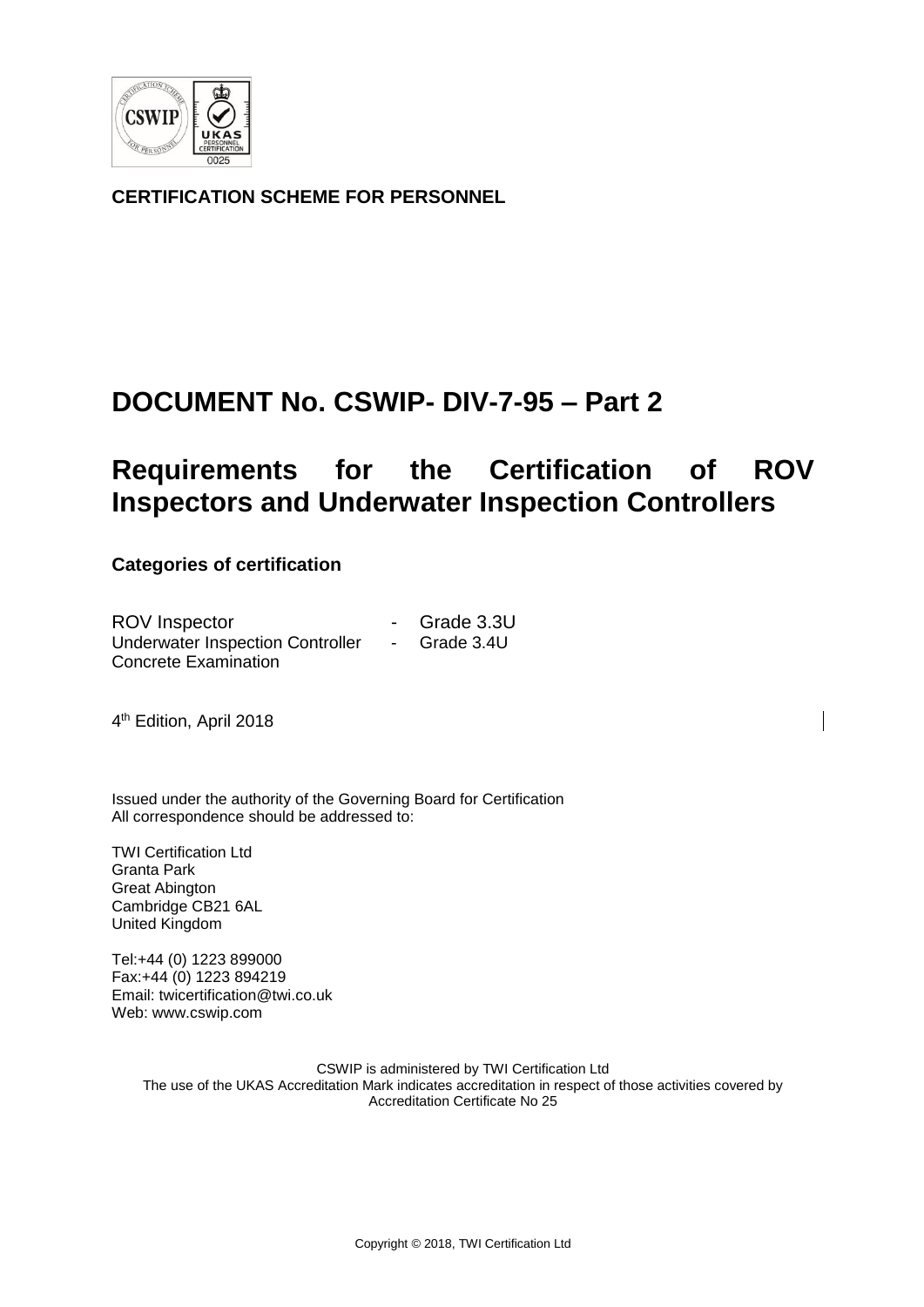# **FOREWORD**

The Certification Scheme for Personnel (CSWIP) is a comprehensive scheme which provides for the examination and certification of individuals seeking to demonstrate their knowledge and/or competence in their field of operation. The scope of CSWIP includes among others, Welding Inspectors, Welding Supervisors, Welding Instructors, Welding Examiners, Welding Quality Control Coordinators, Heat Treatment Operatives, Cathodic Inspection personnel, Plant Inspectors, Plastics Welders, Plastics Welding Inspectors and Underwater Inspection personnel.

CSWIP is managed by the Certification Management Board, which acts as the Governing Board for Certification in keeping with the requirements of the industries served by the scheme. The Certification Management Board, in turn, appoints specialist Management Committees to oversee specific parts of the scheme. All CSWIP Boards and Committees comprise member representatives of relevant industrial and other interests. TWI Certification Ltd is accredited by UKAS to BS EN ISO/IEC 17024 for certification of personnel.

TWI Certification Ltd understands the importance of impartiality in carrying out its certification activities, managing conflict of interest and ensuring the objectivity of all its certification activities, in accordance with BS EN ISO/IEC 17024.

The CSWIP In-Service Inspection Management Committee is one such Management Committee and is representative of offshore operators, diving contractors and classification societies.

The requirements governing Registration of ROV Inspectors and Underwater Inspection Controllers is detailed in a separate document CSWIP-WI-1-91, Part 2. Success in the appropriate CSWIP Certification examination is one of the prerequisites of Registration.

# **ACCESS TO CERTIFICATION**

Access to certification schemes is not improperly restricted. The sole criteria for certification are given in the document (and any subsequent amendments) and no other criteria will be applied. Certification is not conditional on the candidate applying for other services or membership from TWI Certification Ltd, its parent, or any other groups or associations.

# **1. GENERAL**

# **1.1. Scope**

This document describes the procedures by which personnel may be examined and if successful, certificated in relation to underwater inspection and non-destructive testing. The scheme is intended to meet the majority of users' requirements to provide industry with an assured minimum standard of proficiency. The specialist user may add specific tests or requirements related to their own needs. The examination procedure is designed to test the candidate's grasp of the methods and techniques, and his/her understanding of the operations he/she performs. The examination procedure involves written and practical tests, where appropriate.

The policy of the CSWIP In-Service Inspection Management Committee is to keep all technical requirements under regular review to ensure that current industrial needs and new technology are adequately covered. It is therefore important for users of the scheme to ensure that they are aware of any amendments to, or re-issue of, this document.

This document covers two grades of activity: These apply to topside personnel involved in underwater inspection, 3.3U and 3.4U. A concrete Examination is available for all holders of underwater inspection certification.

Certification categories are also available for divers who are involved in underwater structural inspection: 3.1U and 3.2U. A separate document (Reference CSWIP-DIV-7-95 Part 1) is available on these categories.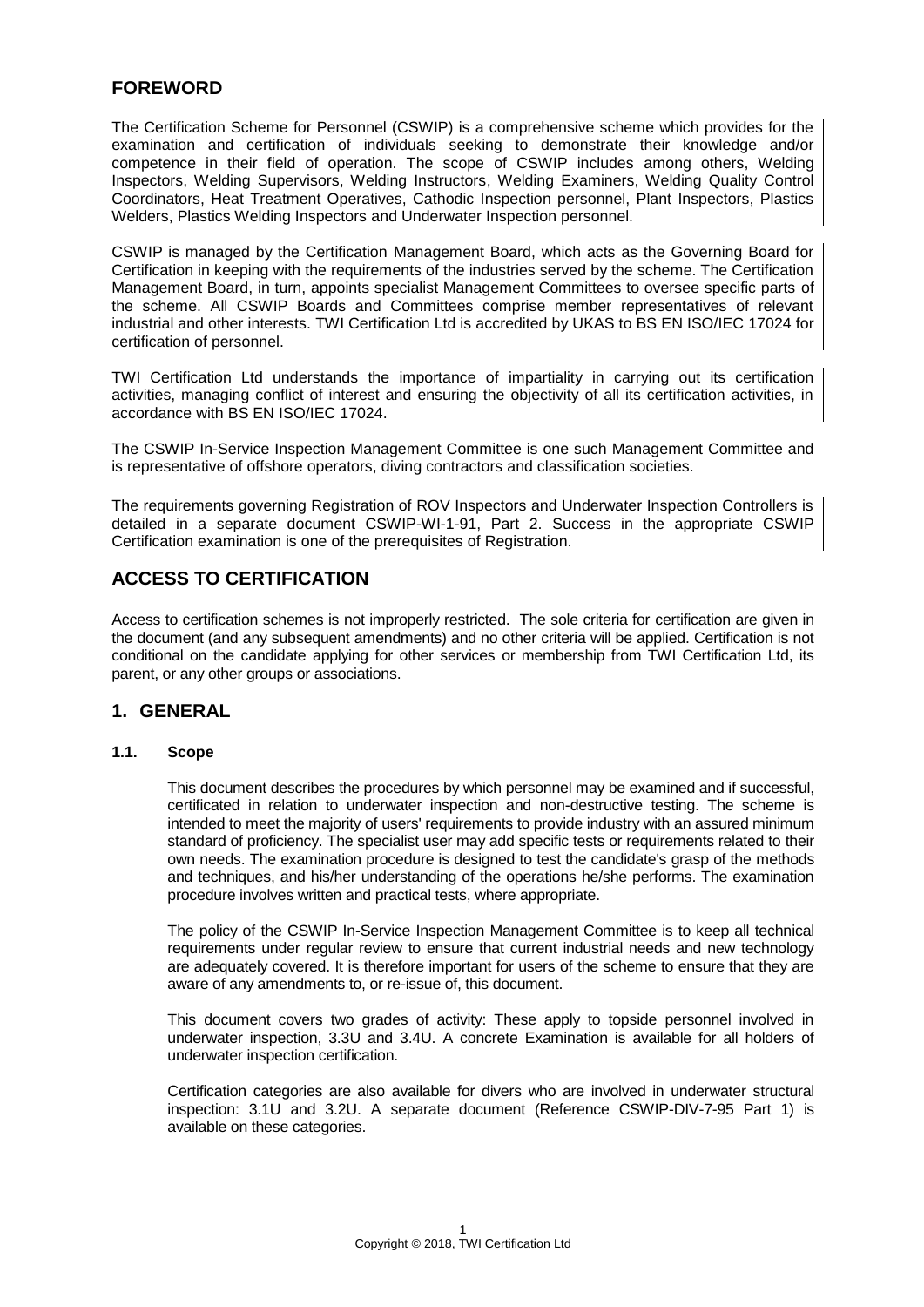#### **1.2. Vision requirements**

All candidates must provide evidence of unaided or corrected near visual acuity in at least one eye, such that the candidate is capable of reading N5 Times Roman or Jaegar 1 fonts at a distance of not less than 30cm on a standard reading test chart. That evidence to have been provided within the two years preceding the examination.

#### **1.3. Health requirements**

Candidates need to be in satisfactory physical condition and the person completing the application form will be required to signify that the candidate's health and eyesight are adequate to enable him/her to carry out his/her duties.

#### **1.4. Job responsibilities**

#### **Grade 3.3U**

The candidate will be expected to be able to demonstrate his/her ability to carry out inspection by means of ROV or manned submersible, using visual and selected NDT techniques. The candidate must have a knowledge of the inspection and testing methods included in the 3.1U syllabus; the capabilities of other relevant non-destructive testing methods in current use; the modes of failure, cracking and deterioration in steel and concrete structures (including the relevance of various inspection methods); and protection systems. He/She will have a knowledge of QA relevant to underwater inspection and an appreciation of the abilities and limitations of remotely applied inspection systems, ROV's and submersibles. They should be capable of maintaining appropriate job records, of preparing written reports and of producing an adequate oral commentary on their work as and when required.

### **Grade 3.4U**

The candidate will be expected to have a knowledge of all aspects of the ROV Inspector (3.3U) Grade and of the inspection and testing methods included in the 3.2U examination. The candidate must have a knowledge of the capabilities and limitations of diving, ROV's and submersibles, and an understanding of inspection planning and briefing. He/She must have an appreciation of the roles and responsibilities of other personnel and organisations, including the Offshore Installation Manager, Master, Diving and ROV Supervisors, client's representatives, certifying authorities and government departments.

#### **1.5. Evidence of experience - all candidates**

Candidates should provide evidence of experience in Grades 3.1U or 3.2U satisfying the entry requirements using appropriate log book entries (the candidate's red IMCA underwater inspection log book or other official log book giving specific details of inspection work, each entry being signed by the candidate, diving supervisor and client representative).

Experience offshore, experience of application of NDT methods and subsea engineering related work can be provided by letter from the candidate's employing organisation or suitably endorsed authenticated CV. Photocopies of entries may be required as supporting evidence of experience when making application to CSWIP for examination. Any original log book, etc should be available for inspection by CSWIP if required.

# **2. GRADE 3.3U**

# **2.1. Experience**

To be eligible to attempt Grade 3.3U the candidate must:

i) be a manned submersible pilot or observer, having completed a minimum of 15 operational dives,

**or**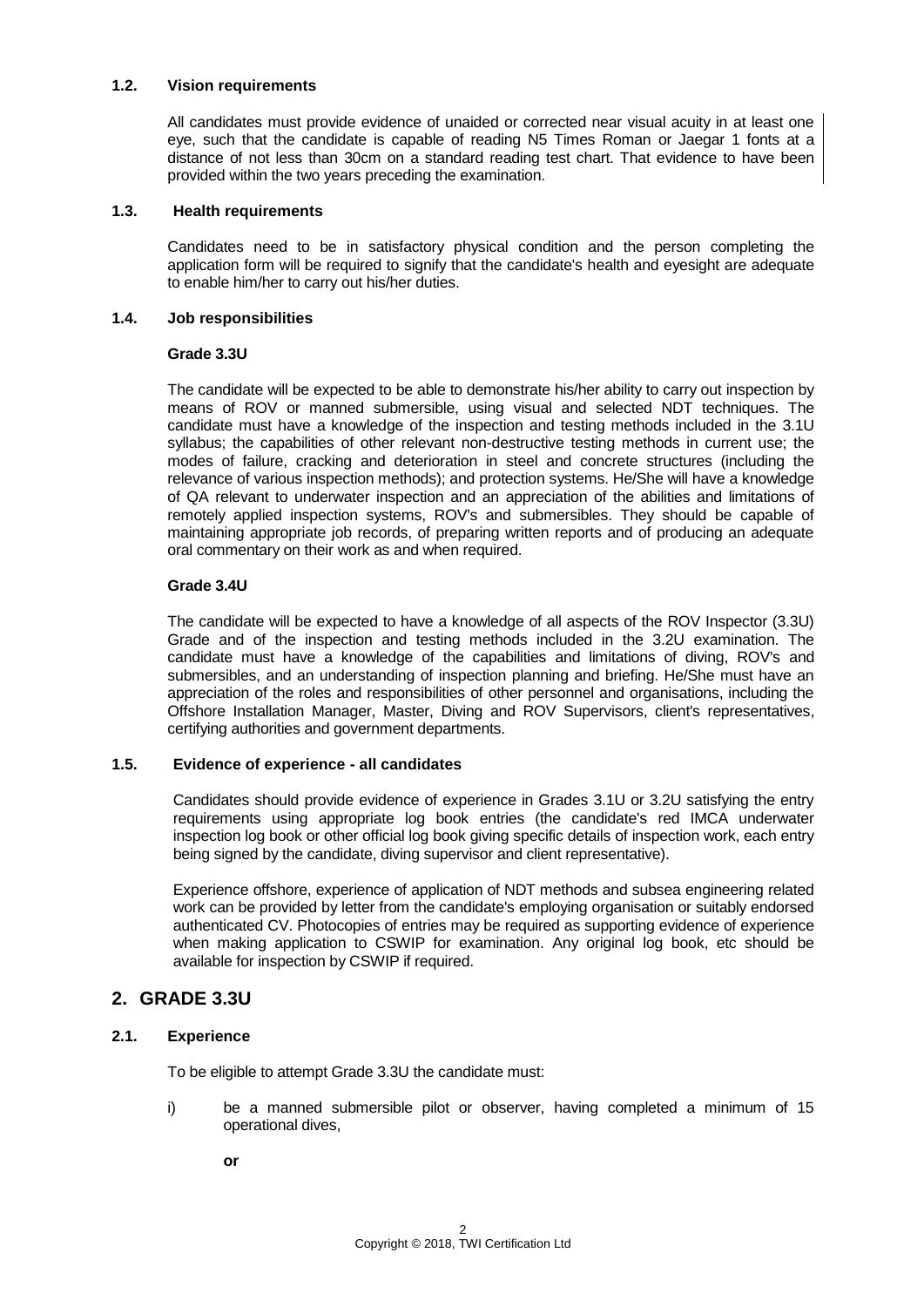ii) be an ROV pilot or observer having completed a minimum of 100 logged hours of underwater inspection work experience as pilot or observer,

**or**

iii) have a qualification in a relevant engineering or science subject which should not be less than HNC level or equivalent and a minimum of 12 months subsea engineering related work, including a minimum of 60 days spent at an offshore site,

**or**

iv) be a current or previously approved CSWIP 3.1U or 3.2U Diver Inspector who has held such certification for a minimum of three years, with a minimum of 100 logged hours of underwater inspection work,

**or**

v) be a surface NDT Practitioner, certified under ISO 9712 in ultrasonic testing, magnetic particle or penetrant testing or equivalent approval accepted by the CSWIP In-Service Inspection Management Committee, who has a minimum of three years documented experience in the application of NDT methods related to offshore facilities and to have spent a minimum of 30 days at an offshore work site gaining familiarity with underwater inspection techniques.

### **2.2. Training course**

All candidates will be required to have satisfactorily completed a CSWIP approved training course on the methods in which they are to be examined.

#### **2.3. Dispensation of entry requirements**

Personnel who satisfy most but not all of the other entry requirements specified and who may have alternative attributes which they consider should be taken into account, may have their individual cases assessed by the CSWIP In-Service Inspection Management Committee or its nominees. There is no dispensation from training requirements.

### **2.4. Approval Procedure**

Candidates will be required to satisfy the examiners in all parts of the examination.

#### **2.4.1 Theory examination**

The written examination will consist of two parts, A and B, in one three hour paper:

- Paper A 25 multi-choice questions
- Paper B General inspection principles and applications divided into two sections.
- Section A: One mandatory detailed written answer from two questions on Underwater Visual Inspection of a riser, pipeline or structure.
- Section B: Six short written answer questions, viz one question to be attempted from two given in each of the following six sub-sections:
	- i) Underwater visual inspection
	- ii) Recording methods
	- iii) Corrosion protection systems
	- iv) Subsea applied inspection systems
	- v) Care and calibration of equipment
	- vi) Recording and reporting of data.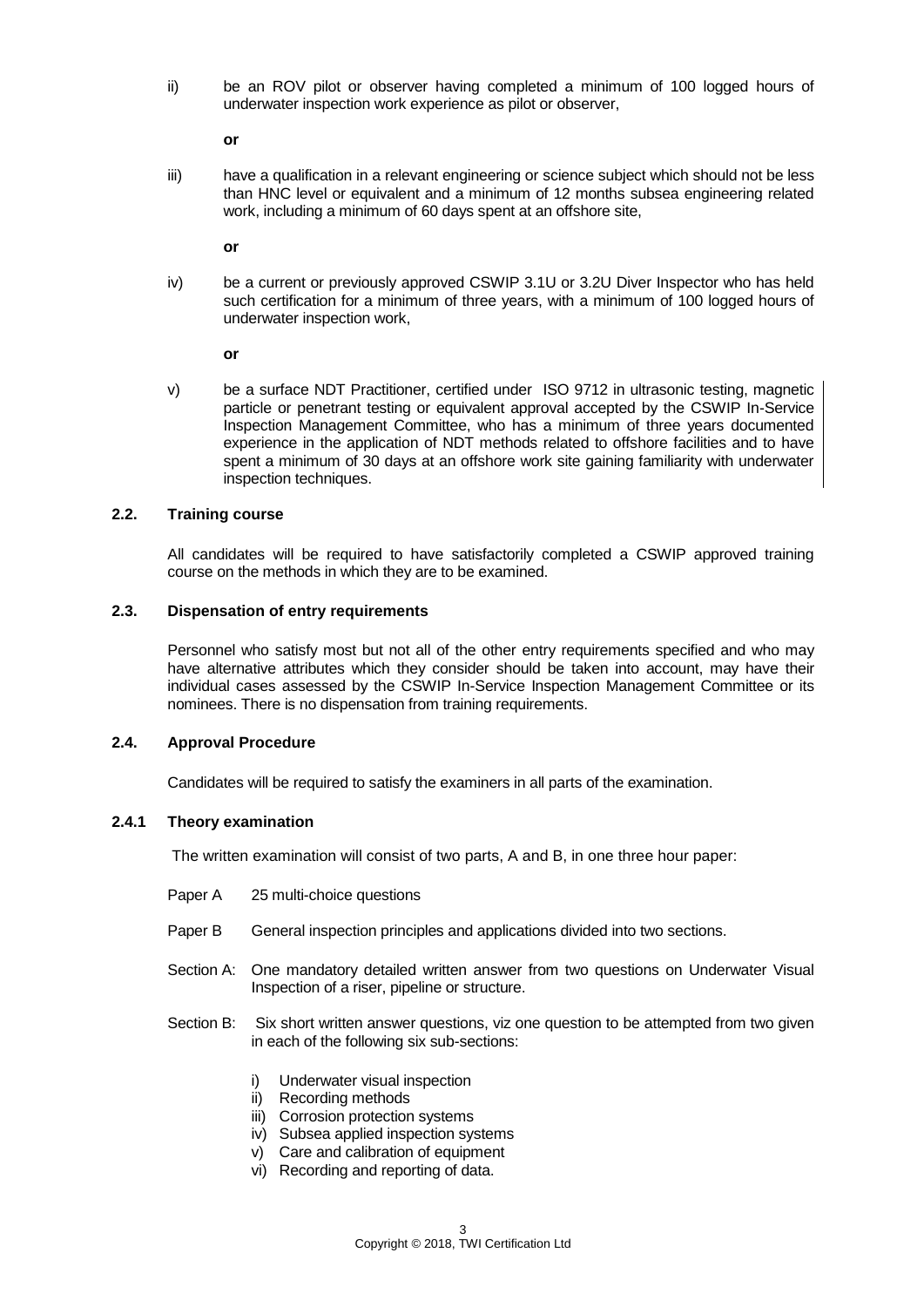### **2.4.2 Practical examination**-

The test will consist of the following parts:

- i) Data recording
- ii) Commentating on a recording of an inspection task
- iii) Written reports
- iv) Description (written)

### **2.4.3 Concrete examination**

For those seeking qualification in the inspection of concrete, the examination may be taken at the same time as the initial examination. The concrete qualification will also be renewable at the five year renewal point of the 3.3U.

The examination will consist of a 20 multi-choice question paper and assessment and reporting on eight photographs of typical concrete blemishes and reporting the possible cause, type and classification.

Please note there is no retest for this examination. Further attempts are all treated as an Initial concrete examination.

# **3. Grade 3.4U**

# **3.1. Experience**

To be eligible to attempt Grade 3.4U the candidate must:

i) have a qualification in a relevant engineering or science subject which should not be less than HNC level or equivalent and a minimum of 12 months subsea engineering related work, including a minimum of 60 days spent at an offshore site,

**or**

ii) be a current or previously approved CSWIP 3.3U ROV Inspector who has held such certification for a minimum of one year, with a minimum of 300 logged hours of underwater inspection work,

**or**

- iii) be a current or previously approved CSWIP 3.1U or 3.2U Diver Inspector who has held such certification for a minimum of three years, with a minimum of 100 logged hours of underwater inspection work,
- **or**
- iv) be a surface NDT Practitioner, certified under ISO 9712 in ultrasonic testing, magnetic particle or penetrant testing or equivalent approval accepted by the CSWIP In-Service Inspection Management Committee, who has a minimum of three years documented experience in the application of NDT methods related to offshore facilities and to have spent a minimum of 30 days at an offshore work site gaining familiarity with underwater inspection techniques.

# **3.2. Training course**

All candidates must have successfully completed a CSWIP 3.4U approved training course.

#### **3.3. Dispensation of entry requirements**

Personnel who satisfy most but not all of the other entry requirements specified and who may have alternative attributes which they consider should be taken into account, may have their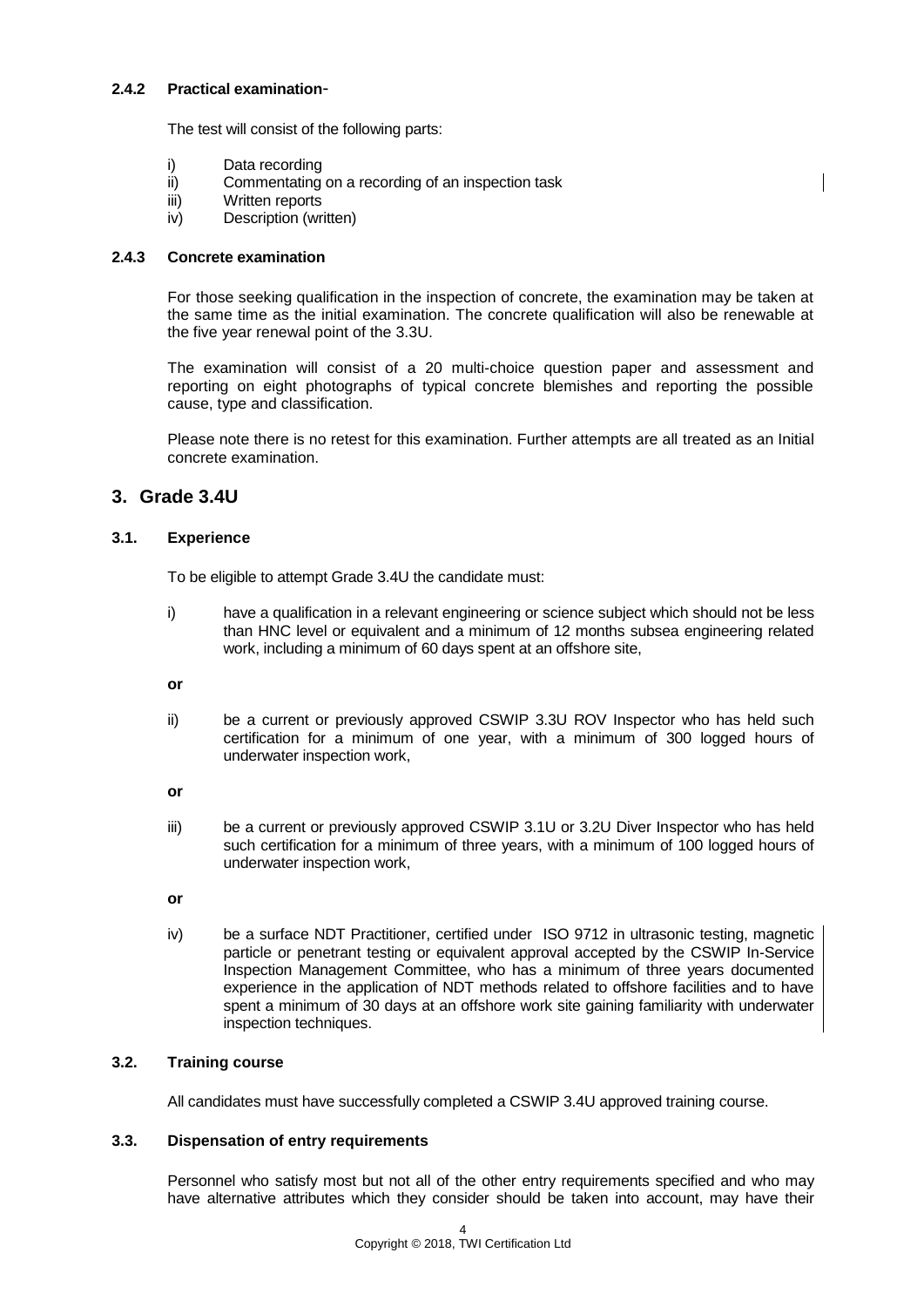individual cases assessed by the CSWIP In-Service Inspection Management Committee or its nominees. There is no dispensation from training requirements.

#### **3.4. Approval procedure**

Candidates will be required to satisfy the examiners in all parts of the examination.

#### **3.4.1 Theory examination**

The written examination will consist of three parts, A, B and C. Parts A and B will be one three hour long paper and part C will consist of one paper for which 3 hours will be allowed.

- Part A 50 multi-choice questions
- Part B General inspection principles and applications six written answer questions, viz one question to be attempted from the two given in each of the following five sections, plus one question from any section in part B:
	- i) Magnetic particle inspection
	- ii) Ultrasonic inspection
	- iii) Corrosion protection systems
	- iv) Underwater visual inspection
	- v) Non-destructive testing (general knowledge).
- Part C Application aspects eight written answer questions, viz one question to be attempted from two given in each of the following seven sections, plus one question from any section in part C:
	- vi) Subsea applied inspection systems
	- vii) Recording and processing of data
	- viii) Quality Assurance
	- ix) Inspection planning and briefing
	- x) Capabilities and limitations of divers
	- xi) Capabilities and limitations of ROV's and submersibles
	- xii) Care and deployment of equipment.

# **3.4.2 Practical examination**

The test will consist of the following parts:

- i) Data recording
- ii) Commentating on a recording of an inspection task
- iii) Written reports
- iv) Written description of a component
- v) Technical drawing evaluation
- vi) Telex précis
- vii) Work scheduling

#### **3.4.3 Concrete examination**

For those seeking qualification in the inspection of concrete, the examination may be taken at the same time as the initial examination, The concrete qualification will also be renewable at the five year renewal point of the 3.4U.

The examination will consist of a 20 multiple choice question paper and assessment and reporting on eight photographs of typical concrete blemishes and reporting the possible cause, type and classification.

Please note there is no retest for this examination. Further attempts are all treated as an Initial concrete examination.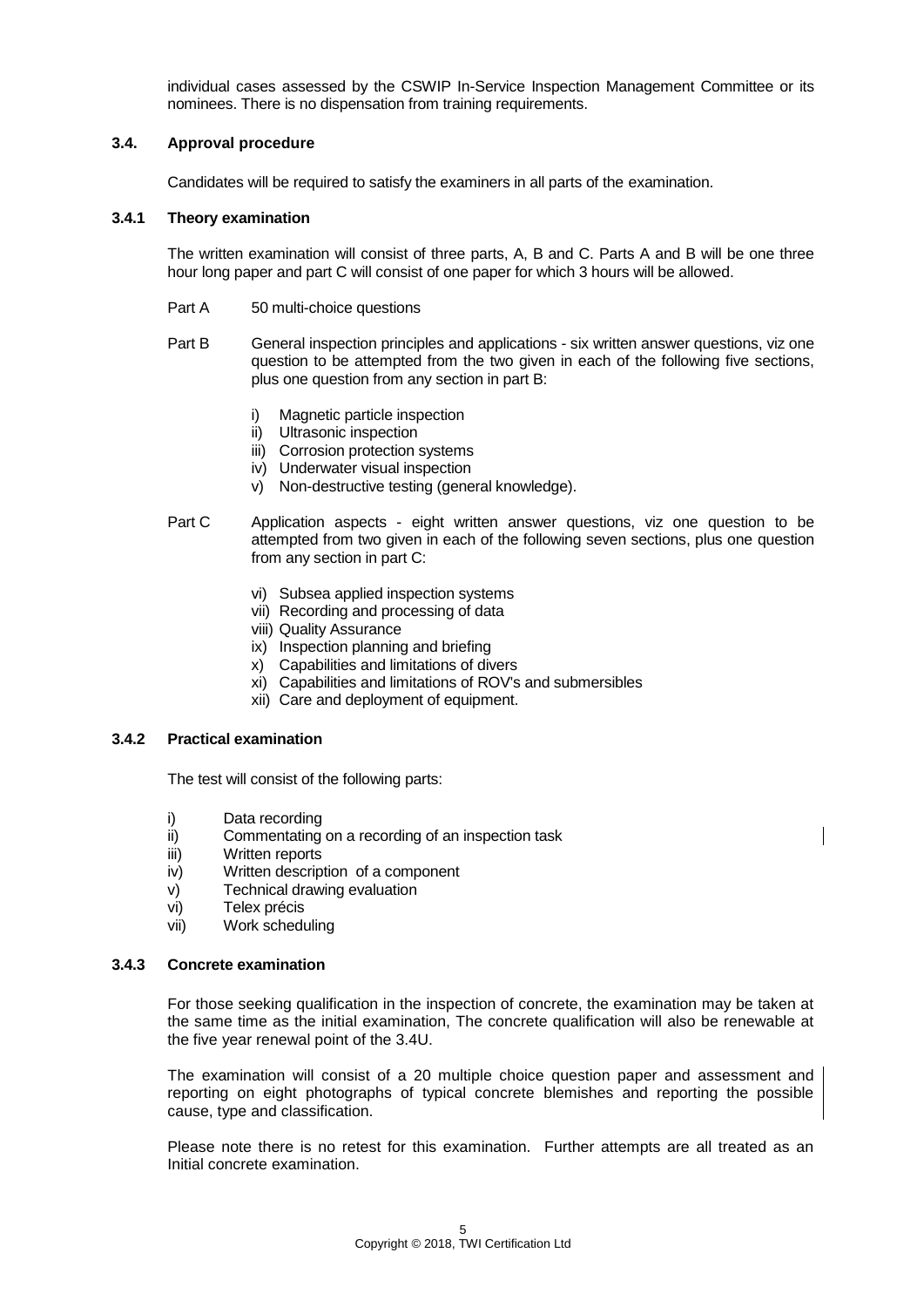# **4. GENERAL INFORMATION**

### **4.1 Examination equipment, specimens and test centres**

3.3U and 3.4U examinations do not involve practical underwater examination parts and all necessary video equipment/tapes, audio equipment/tapes and photographs will be provided at the Test Centre.

Examinations may be taken at any one of a number of Test Centres in the UK and overseas. Lists are available on request.

#### **4.2 Application for examinations and fees**

Applications must be made on the appropriate application form to the examining organisation, details of which are given at the end of this document. Application forms ask for specific details of experience, training and health and must be signed, confirming that these details are correct and supported by such other documents as may be necessary to confirm that the candidate is eligible for examination. No applications can be confirmed until receipt of a correctly completed application form and the full fee.

In the event of a false statement being discovered any certificate awarded as a result of the test will be null and void. A certificate is automatically invalidated if there are any outstanding examination fees in respect of that certificate.

Candidates proved to have cheated, or found to have attempted to remove or found to have removed examination material in a CSWIP examination will not be accepted as a candidate for any CSWIP examination for a minimum period of five years from the date of the examination where cheating, attempt to remove or removal of examination material, was established to have taken place.

#### **4.3 Certification**

#### **4.3.1 Results notices**

All candidates will be sent a results notice. This notice will also be sent to the organisation paying the examination fee, if not paid by the candidate.

# **4.3.2 Successful candidates**

Two copies of a certificate of proficiency will be issued to the organisation or person that pays the examination fees.

Duplicate certificates to replace those lost or destroyed will be issued only after extensive enquiries, and a fee will be charged.

#### **4.3.3 Unsuccessful candidates**

#### **Initial 3.3U or 3.4U examination**

Brief details of the reasons for failure will be given in the results notice sent to the candidate and the organisation paying the fees.

Candidates who fail part(s) of the initial examination may attempt one retest of the failed part(s) provided such retest is completed within 12 months of the initial examination. Candidates who do not complete the retest within the specified time or those who are again unsuccessful, will be treated thereafter as initial candidates, ie they must attend the full training course again and then take the full initial examination.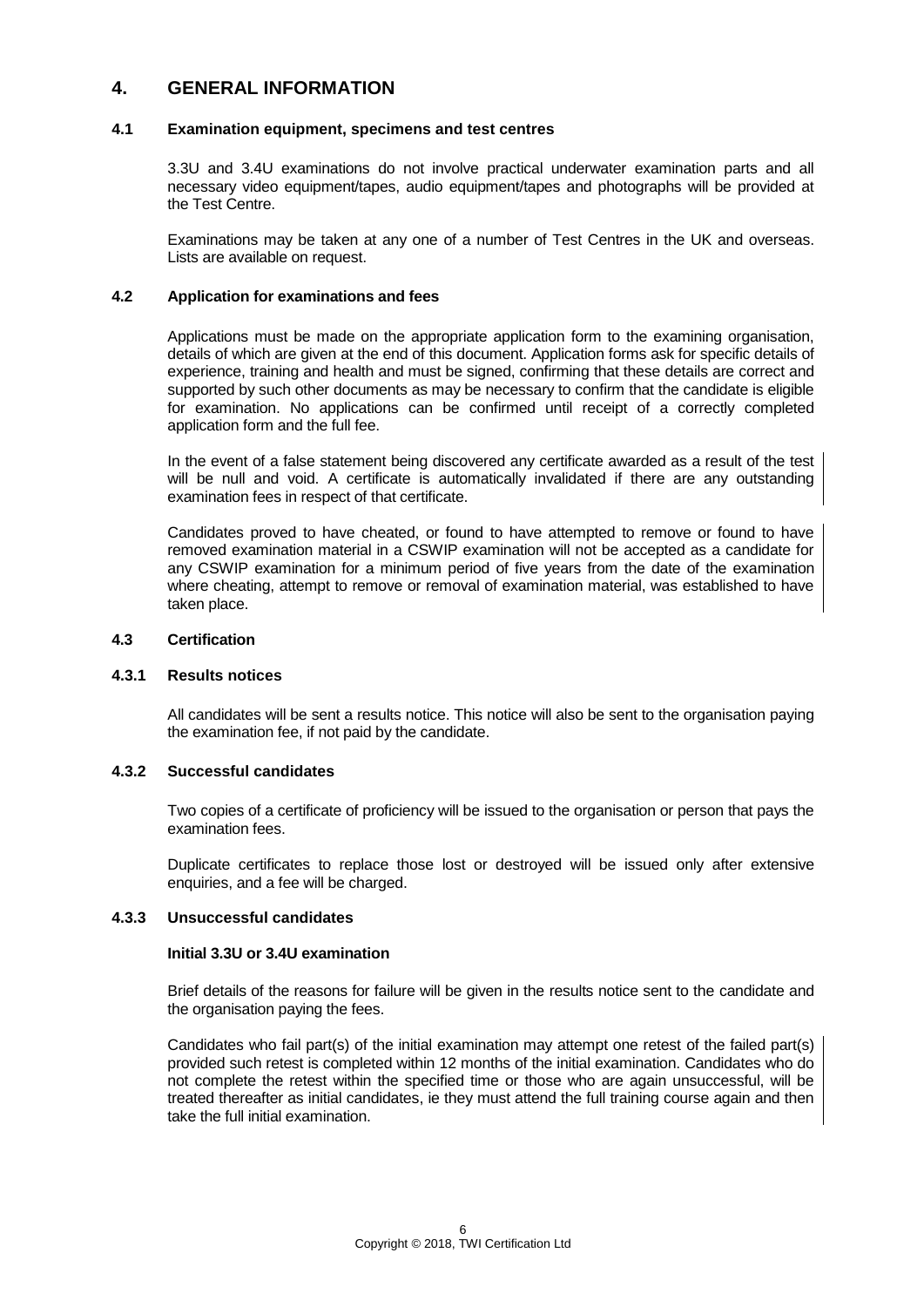# **4.3.4 Validity of certificates**

Certificates will be valid for five years from the date of completion of the original test. The renewal procedure after five years is described in section 4.4.

Certificates which are issued as a result of previously failed parts of the examination will be valid from the date of completion of the original test as described above.

Certificates are only valid provided:

- a) they are within certification period
- b) they are on standard cream CSWIP paper bearing the CSWIP logo black on gold, signed by an officer of CSWIP and embossed with the CSWIP stamp
- c) they have been signed by the individual to whom the certificate is awarded
- d) they are accompanied by a valid official CSWIP identity card
- e) all fees have been paid.

Photocopies are unauthorised by CSWIP and should only be used for internal administrative purposes.

#### **4.3.5 Complaints and appeals**

Any `party' which considers itself to have reasonable grounds for questioning the competency of a CSWIP qualified person may petition the In-Service Inspection Management Committee for withdrawal of that person's certificate. Such a petition must be accompanied by all relevant facts and if, in the opinion of the Committee, an adequate prima facie case has been presented, a full investigation of the circumstances under dispute will be initiated. If the petition is substantiated to the satisfaction of the Committee, the person's certificate will be withdrawn and a further test will be required.

Appeals against failure to be certified, or eligibility to attempt an examination or against nonrenewal of a certificate may be made by the person concerned or the employer upon application in writing to the CSWIP In-Service Inspection Management Committee.

#### **4.4 Renewal**

#### **4.4.1 Five year renewal examination**

To ensure continuity it is desirable for five year retests to be carried out up to six months prior to the final expiry of the original certificate. If successful the certificate shall be dated five years from the original expiry date.

Candidates who fail the five year renewal test will be given the opportunity of one retest for any failed part. Failure of the retest means a return to Initial Status.

All retests must be attempted within six months of the date of the results notice - this is not extendable under any circumstances

If for any reason it is not possible for the candidate to complete the renewal test before expiry of the original certificate, then the period during which the renewal test can be taken may be extended. Requests for extra time should be made in the first instance to the CSWIP Secretariat, TWI Certification Ltd. It should be noted that this extra time does not change the expiry date on the certificate and work carried out beyond the expiry date has no certificate cover.

#### **4.4.2 Five year renewal procedure for 3.3U and 3.4U**

The five year renewal examination for 3.3U will consist of:

- 25 multiple-choice questions
- One question from Section A of Paper B and a choice of three from six short written answer questions from Section B of Paper B.
- The Data Recording and Commentary elements of the practical examination.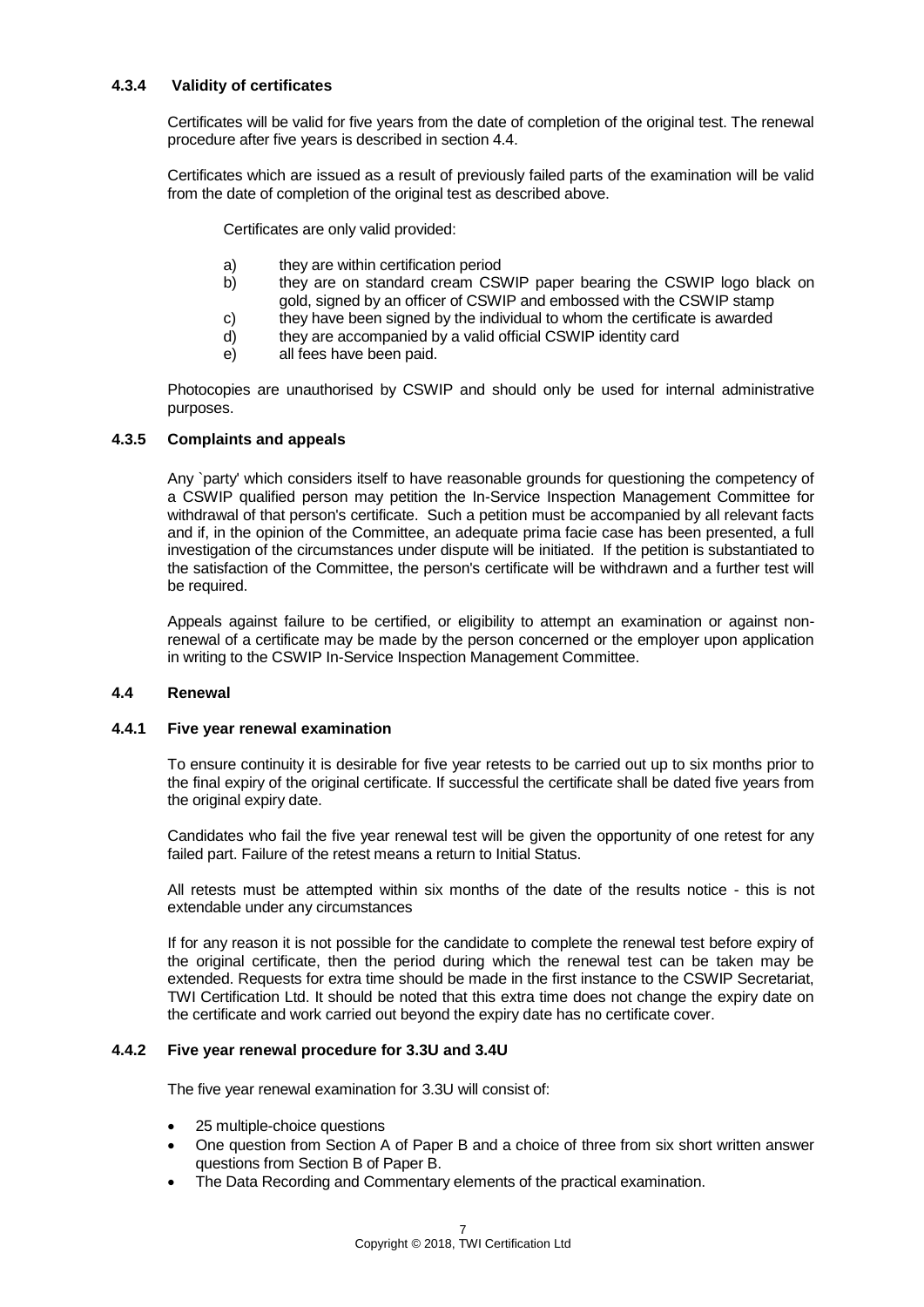The five year renewal examination for 3.4U will consist of:

- 50 multiple-choice questions
- Three from a choice of six written answer questions from Part B and four from a choice of eight written answer questions from Part C.
- The Data Recording and Commentary elements of the practical examination.

Certificate holders must demonstrate that they have maintained their competence by providing evidence of continuous work activity in relevant underwater inspection work within the previous five years by letter from their employers, or for self-employed personnel by letters from those companies they have been contracted to over the previous five years.

# **4.4.3 Structured Credit**

For CSWIP 3.4U certificate holders who are approved examiners, CSWIP In-Service Inspection Management Committee (CISIMC) members or members of the Certification Management Board (CMB) or Senior Managers in the subsea inspection sector who are expected to hold a CSWIP 3.4U but are acting in the capacity of Superintendents, Project Managers, Client Representatives, Regulator or Government Departments or who have had access to examination material as part of their delivery or operational management of the scheme a structured credit system is available on an Appeal basis for recertification of personnel for whom the Appeals Panel accepts that an examination is not an appropriate route. This system will not be offered as a standard recertification option, and certificate holders whose appeals are declined will be required to fully comply with Clause 4.4.2 above.

The evidence of credit will span the five year period preceding recertification and will comprise a combination of the following:

| Item           | <b>Activity</b>                                                                                                                      | <b>Points for</b><br>each event<br>or<br>measure<br>of activity | <b>Maximum</b><br>points per<br>year | <b>Maximu</b><br>m points<br>permitted<br>per five<br>year<br>period |
|----------------|--------------------------------------------------------------------------------------------------------------------------------------|-----------------------------------------------------------------|--------------------------------------|----------------------------------------------------------------------|
| $\mathbf{1}$   | Contribution to CISIMC, CMB or other<br>relevant standards activity related to CSWIP<br>3.4U                                         | 5                                                               | 15                                   | 75                                                                   |
| $\overline{2}$ | CSWIP 3.4U examination marking,<br>moderation, writing                                                                               | 1                                                               | 10                                   | 50                                                                   |
| 3              | Auditing for CSWIP 3.4U course approval,<br>training centre audit, appeals & complaints                                              | $\mathbf{1}$                                                    | 3                                    | 15                                                                   |
| $\overline{4}$ | Statutory compliance or quality assurance<br>audits of underwater inspection programmes<br>controlled by CSWIP 3.4U personnel        | $\overline{2}$                                                  | 6                                    | 30                                                                   |
| 5              | Development, authorisation and<br>implementation of underwater inspection<br>programmes controlled by CSWIP 3.4U<br>personnel        | 5                                                               | 50                                   | 150                                                                  |
| 6              | Reviewing, authorising and acting upon<br>subsea inspection reports produced under<br>the control of CSWIP 3.4U personnel            | $\overline{2}$                                                  | 50                                   | 150                                                                  |
| $\overline{7}$ | Development, design and evaluation of<br>equipment and inspection methods to be<br>used under the control of CSWIP 3.4U<br>personnel | $\overline{2}$                                                  | 50                                   | 150                                                                  |
| 8              | Assessment and authorisation of CSWIP<br>3.4U personnel                                                                              | 1                                                               | 20                                   | 50                                                                   |

The required minimum points total for recertification in lieu of examination is 200. All other recertification requirements set out in Clause 4.4.2 shall be satisfied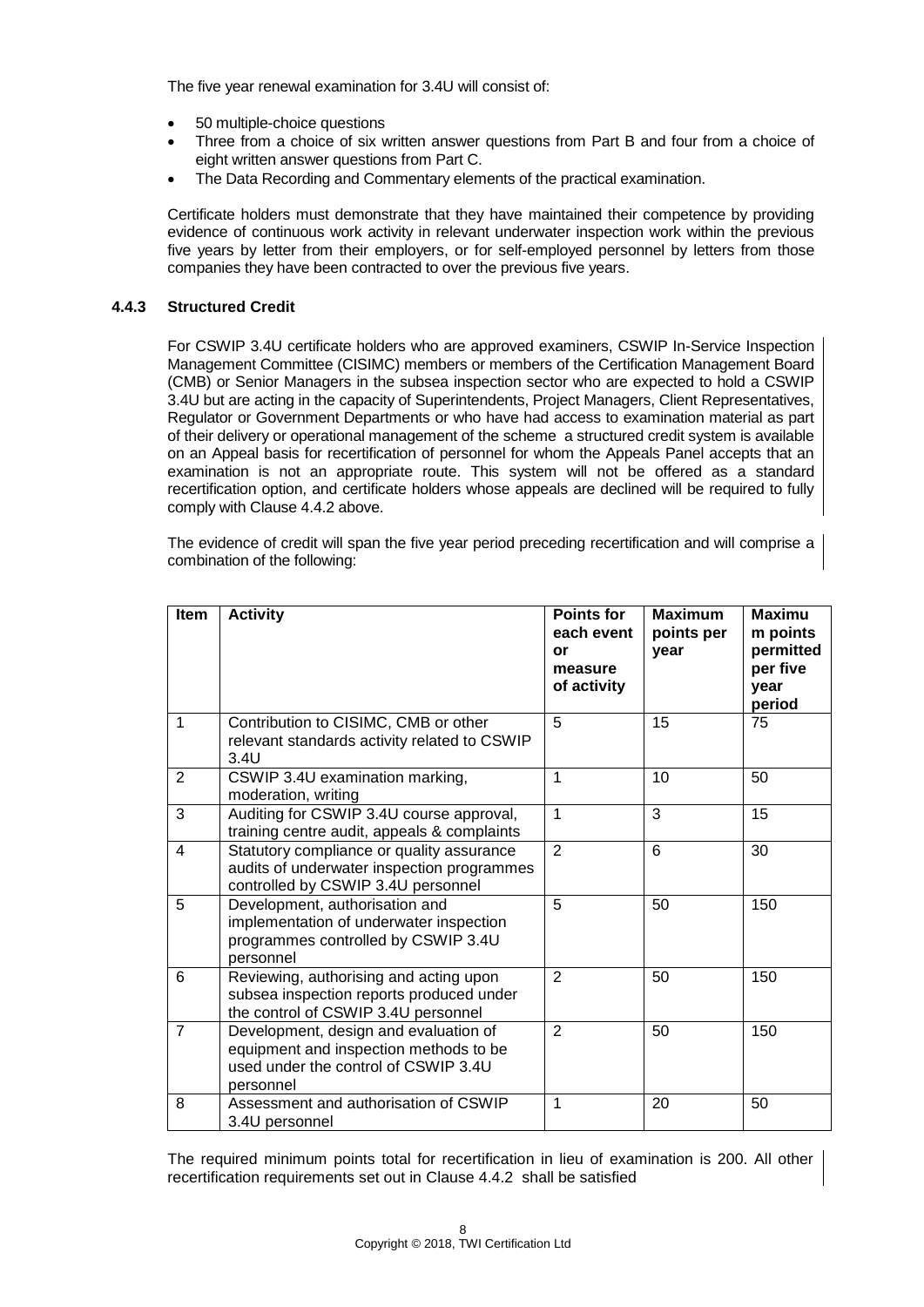#### **4.4.3 Renewal of concrete qualification**

Candidates holding a certificate with a concrete examination awarded prior to the introduction of the five year renewal of that endorsement will also have to renew at the five year renewal point of their 3.3UC or 3.4UC.

The five year renewal examination will consist of a 20 multi-choice question paper and assessment and reporting on eight photographs of typical concrete blemishes and reporting the possible cause, type and classification.

### **4.5 Records**

Records of all successful and unsuccessful candidates are maintained. These records are accessible to the In-Service Inspection Management Committee or its nominees at all reasonable times.

At all times the rules of CSWIP current at the time of the examination apply. The In-Service Inspection Management Committee will not be responsible for failure of candidates or their sponsors to inform themselves of these rules.

# **Additional information:**

CSWIP Secretariat TWI Certification Ltd Granta Park Great Abington Cambridge CB21 6AL, UK

Phone: 01223 899000 Fax: 01223 894219 Email: twicertification@twi.co.uk Web: www.cswip.com

For examination enquiries:

TWI North **For all examinations** Aurora Court Barton Road Riverside Park Middlesbrough TS2 1RY, UK

Phone: 01642 210512 Fax: 01642 252218 Email: twinorth@twi.co.uk

Granta Park, Great Abington Cambridge CB21 6AL, UK

Phone: 01223 899000 Fax: 01223 891630 Email: trainexams@twi.co.uk Web: [http://www.twi.co.uk](http://www.twi.co.uk/)

TWI Examination Services (For 3.3U, 3.4U and all written retests only)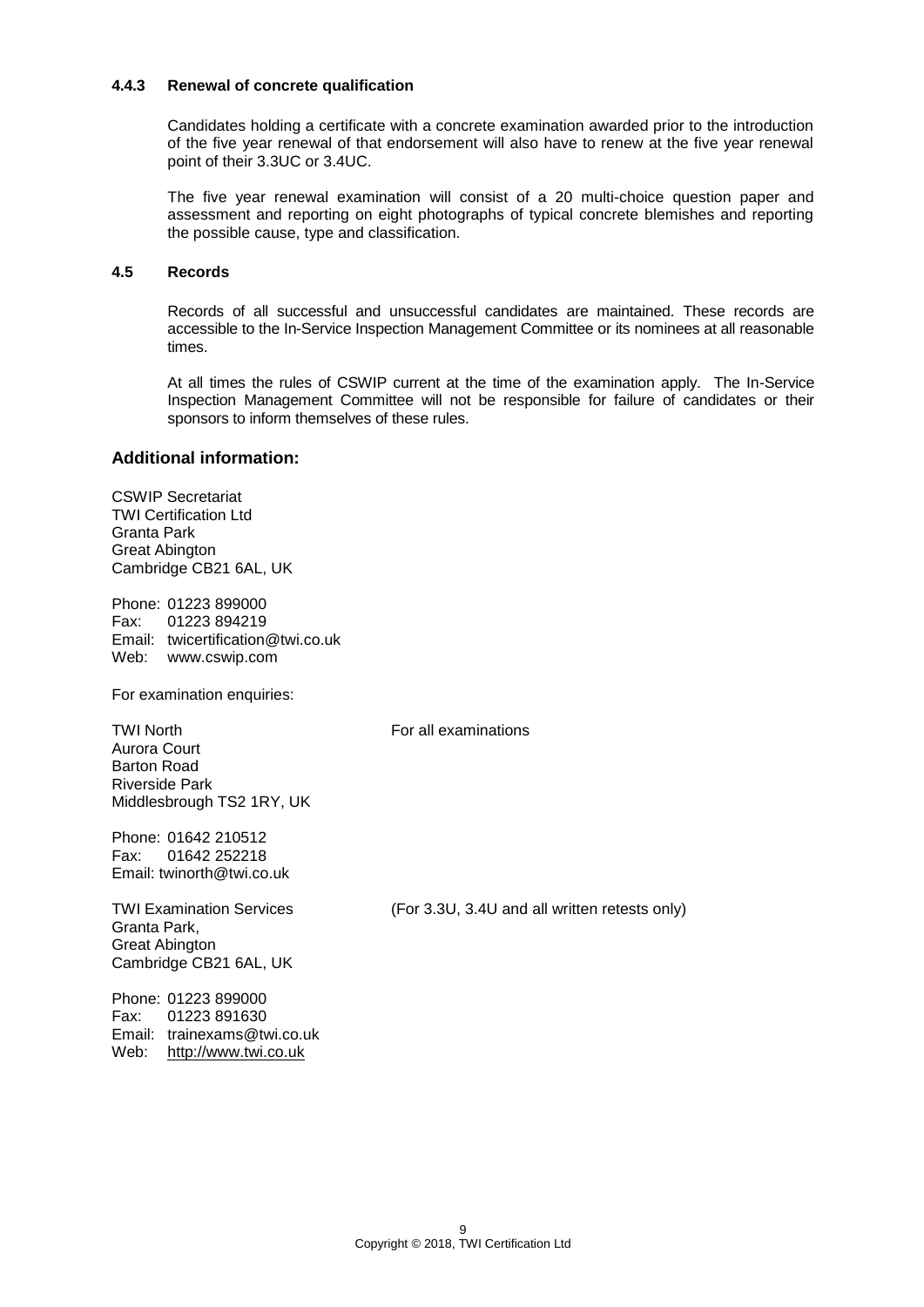**CERTIFICATION SCHEME FOR PERSONNEL**

# **Requirements for the Certification of ROV Inspectors and Underwater Inspection Controllers**

Appendix 1: Examination Syllabus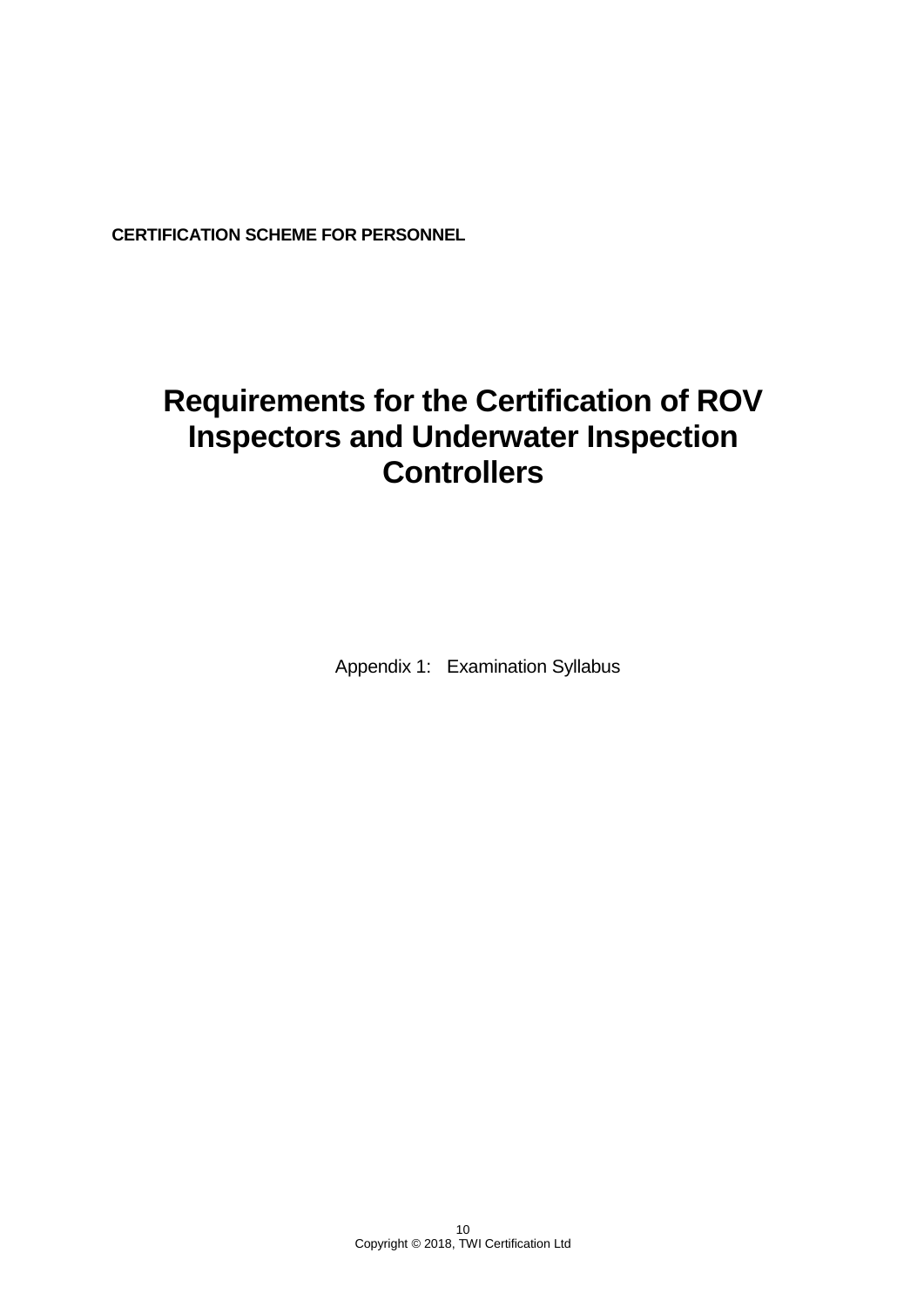# **APPENDIX 1: EXAMINATION SYLLABUS**

Any aspect of the syllabus may be included in the written and oral examination. Items which will be specifically included in the practical examination have the suffix **`P.'**

The level of knowledge required by the candidate varies according to topic. To ensure comprehension by all parties the following terms have been defined to demonstrate an increasing level of knowledge.

#### **DEFINITIONS**

| <b>OUTLINE KNOWLEDGE:</b>  | The candidate must be familiar with the subject in outline terms. He/She<br>should know that the topic exists and what it is applied to. In the context<br>of inspection methods/techniques the candidate would be expected to<br>know the "what it is, what it does" but would not be expected to know<br>the finer points of application of the technique. |
|----------------------------|--------------------------------------------------------------------------------------------------------------------------------------------------------------------------------------------------------------------------------------------------------------------------------------------------------------------------------------------------------------|
| <b>KNOWLEDGE:</b>          | The candidate must have a working knowledge of the subject and be<br>able to apply it.                                                                                                                                                                                                                                                                       |
| <b>DETAILED KNOWLEDGE:</b> | The candidate must have a depth of knowledge sufficient to enable<br>him/her to exercise judgement.                                                                                                                                                                                                                                                          |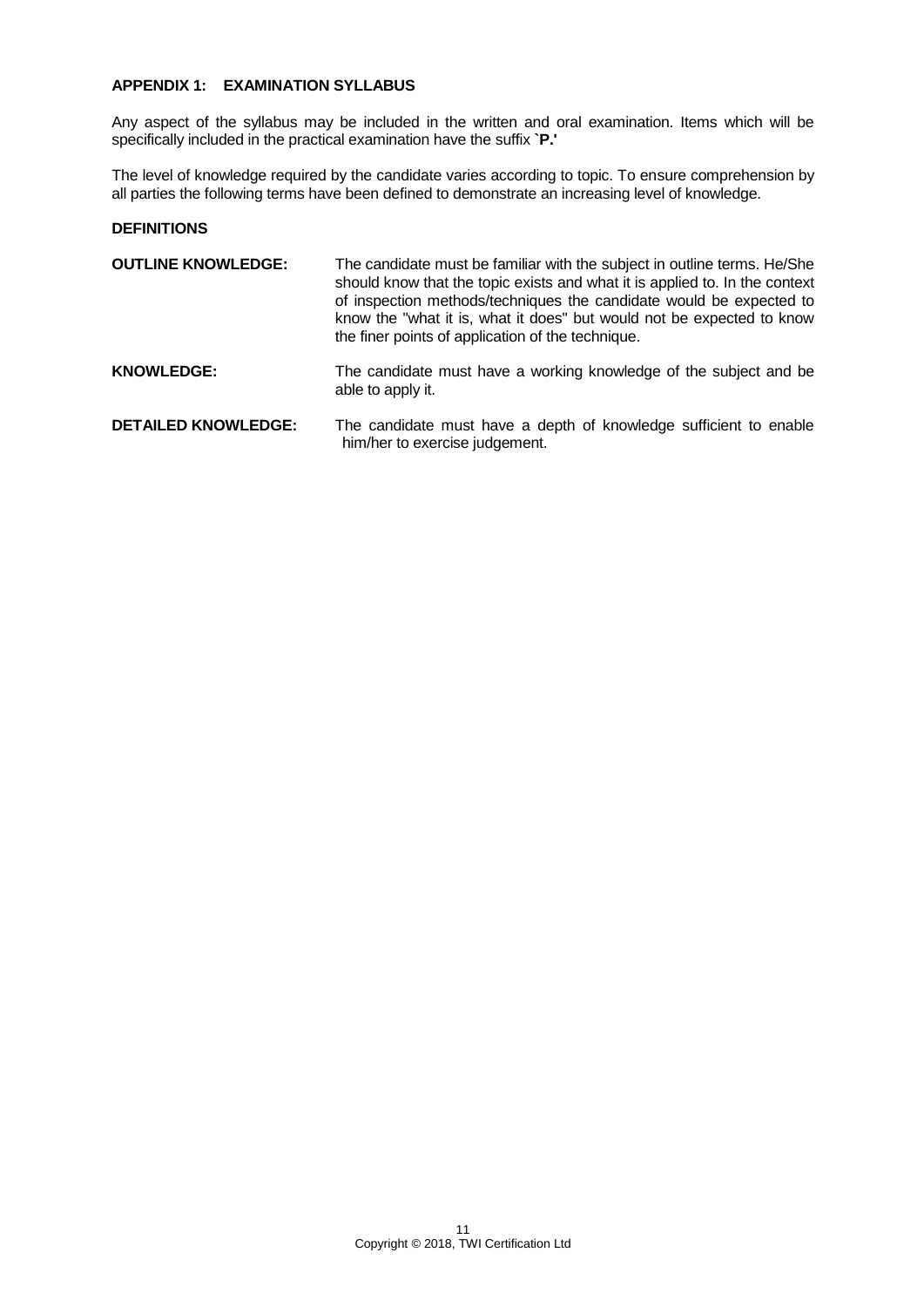# **3.3U ROV INSPECTOR**

#### **INTRODUCTION**

The candidates will be required to demonstrate their knowledge in the following general areas:

The need for inspection in relation to the safety and integrity of offshore structures and pipelines.

Basic terminology of subsea structures (steel and concrete), including jackets, semi-submersible and jack-up drilling rigs, FPSOs (Floating Production and Storage and Offloading units), single point moorings, seabed production manifolds, wellhead and valve protection frames.

Basic terminology of subsea pipelines, including rigid and flexible pipelines and risers, umbilicals and J-tubes.

The modes of failure and deterioration experienced in steel/concrete structures, risers and pipelines.

An appreciation of how an Operator's inspection programme attempts to detect and assess such failure and deterioration by the use of various ROV inspection techniques.

The importance of good communications, planning and briefing.

The importance of documentation and record keeping. An appreciation of manual and computer based data recording and reporting.

An appreciation of the abilities and limitations of commonly used vehicles.

The need for written procedures for all activities.

An appreciation of current health, safety and environmental issues as they affect subsea operations. This includes Permit to Work systems, the requirements for hazard identification and Risk Assessments, the use of ROV Dive Plans, current legislation and industry guidelines (e.g. IMCA guidelines)

#### 1 **ROV SYSTEMS**

#### *A KNOWLEDGE OF:*

#### **The capabilities and limitations of ROV's, including:**

- Types of vehicles (e.g. IMCA Class I Pure Observation, Class II Observation with Payload Option, Class III – Workclass Vehicles.)
- Typical thruster configurations, vehicle power, speed, manoeuvrability and operating limits in current.
- Launch and recovery methods and tether management systems.
- Types of ROV sensors and manipulators.

#### **The capabilities and limitations of miscellaneous vehicles, including:**

 Types of common seabed vehicles and towed units (e.g. trenching equipment, towed fish, ROTV and AUVs)

#### **Operational Considerations - General:**

 Endurance, hazards to ROVs, manning levels, real-time data acquisition over recorded data, spatial awareness, human contact, dexterity, risk of snagging, umbilical handling, access, operating radius and the simultaneous operation of ROVs and Divers, etc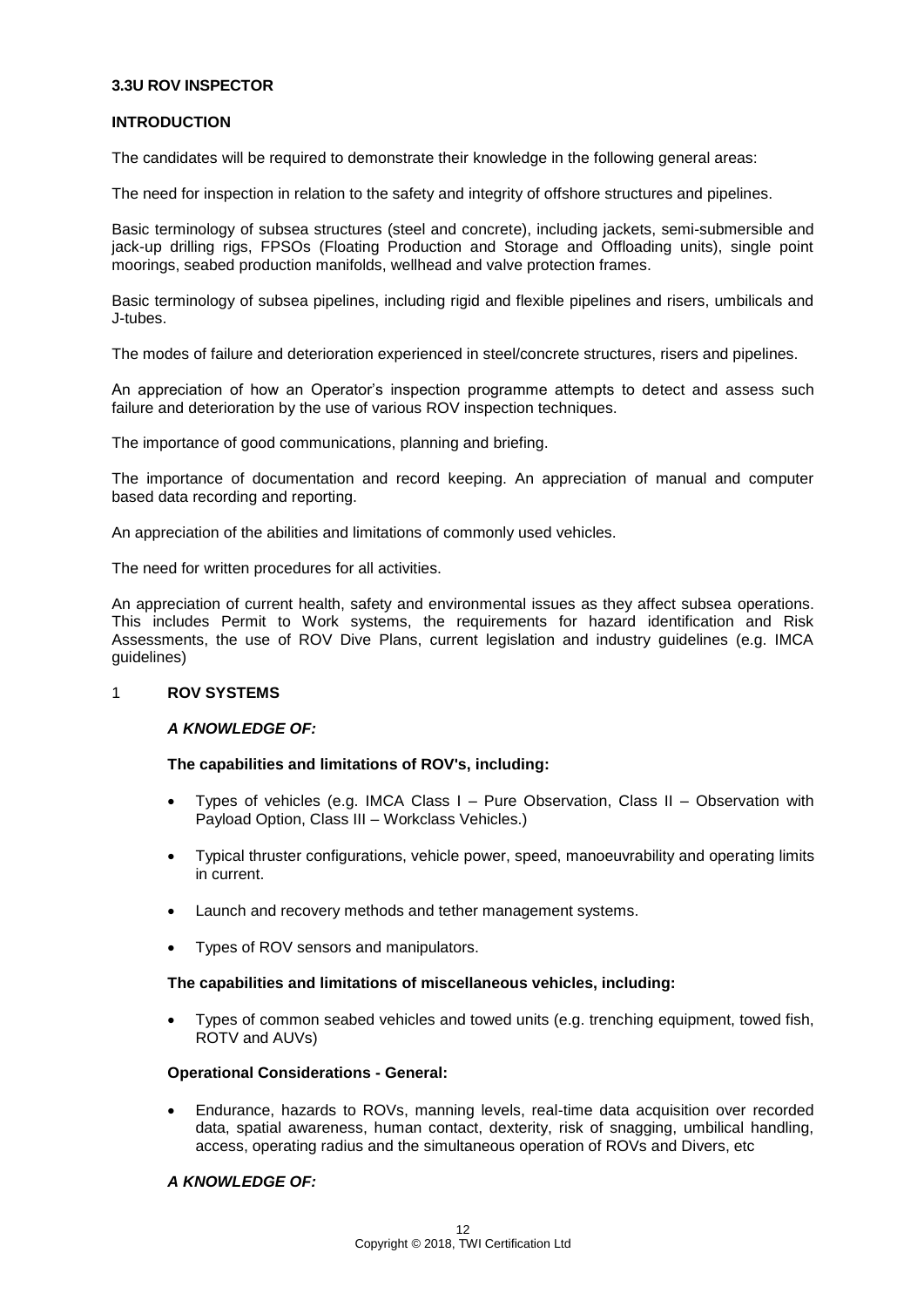# **ROV's**

: The capabilities and limitations of underwater vehicles. Operational considerations when operating ROV's from DP vessels, drill rigs or fixed structures.

### 2 **UNDERWATER VISUAL INSPECTION**

# *AN OUTLINE KNOWLEDGE OF:*

- Cleaning for the purpose of inspection by ROV (LP air, water jet, grit entrainment, etc.) and safety aspects. Standards of surface finish.
- General Visual Inspection (GVI), and Close Visual Inspection (CVI) of components on structures/pipelines by ROV.
- Welds and steel structure terminology: This includes an appreciation of the most common steel structures, methods of installation, and the main types of defects, repairs and maintenance
- Concrete structure terminology: An appreciation of the basic types of concrete structures, methods of installation, and the main types of defects, repairs and maintenance
- Pipeline component terminology: This includes traditional rigid risers, tie-in spool pieces, tees, valves, flanges and mechanical connectors. Also basic pipeline components/items of interest such as riser clamps/guides, sacrificial anodes, (bracelet and retro-fit) field joints and freespans. Also included are flexible pipelines and risers, (including recent buoyant risers with their associated buoyancy components/arches and gravity bases etc).
- Pipeline technology: A basic appreciation of the main methods of rigid and flexible pipeline and umbilical installation, tie-in and repair. Also the main methods of trenching, burying and stabilizing pipelines/umbilicals, and the construction of pipeline/umbilical crossings. (This includes stabilisation and anti-scour mattresses, grouted supports and rock dumps.) Also flexible risers used with semi-submersible production facilities and FPSO's. An awareness of recent developments in diverless pipeline tie-in systems.
- Marine growth species identification, percentage coverage (estimates of each type) growth thickness measurement techniques, the effects of marine growth and reason for removal.

# *A DETAILED KNOWLEDGE OF:*

 Types of visual defects and their likely location in steel/concrete structures and risers. Types of defects and areas of concern for structures/pipelines. Dimensional checking of welds and measurements underwater using ROV methods eg photogrammetry..

# 3 **CORROSION PROTECTION SYSTEMS:**

### **AN OUTLINE KNOWLEDGE OF:**

 The general principles of corrosion and how corrosion protection is effected by protective coatings and cathodic protection systems.

- Modes of deterioration, types of corrosion and the typical inspection requirements for sacrificial anode and impressed current systems
- The effects of external factors such as debris and seabed material on CP systems.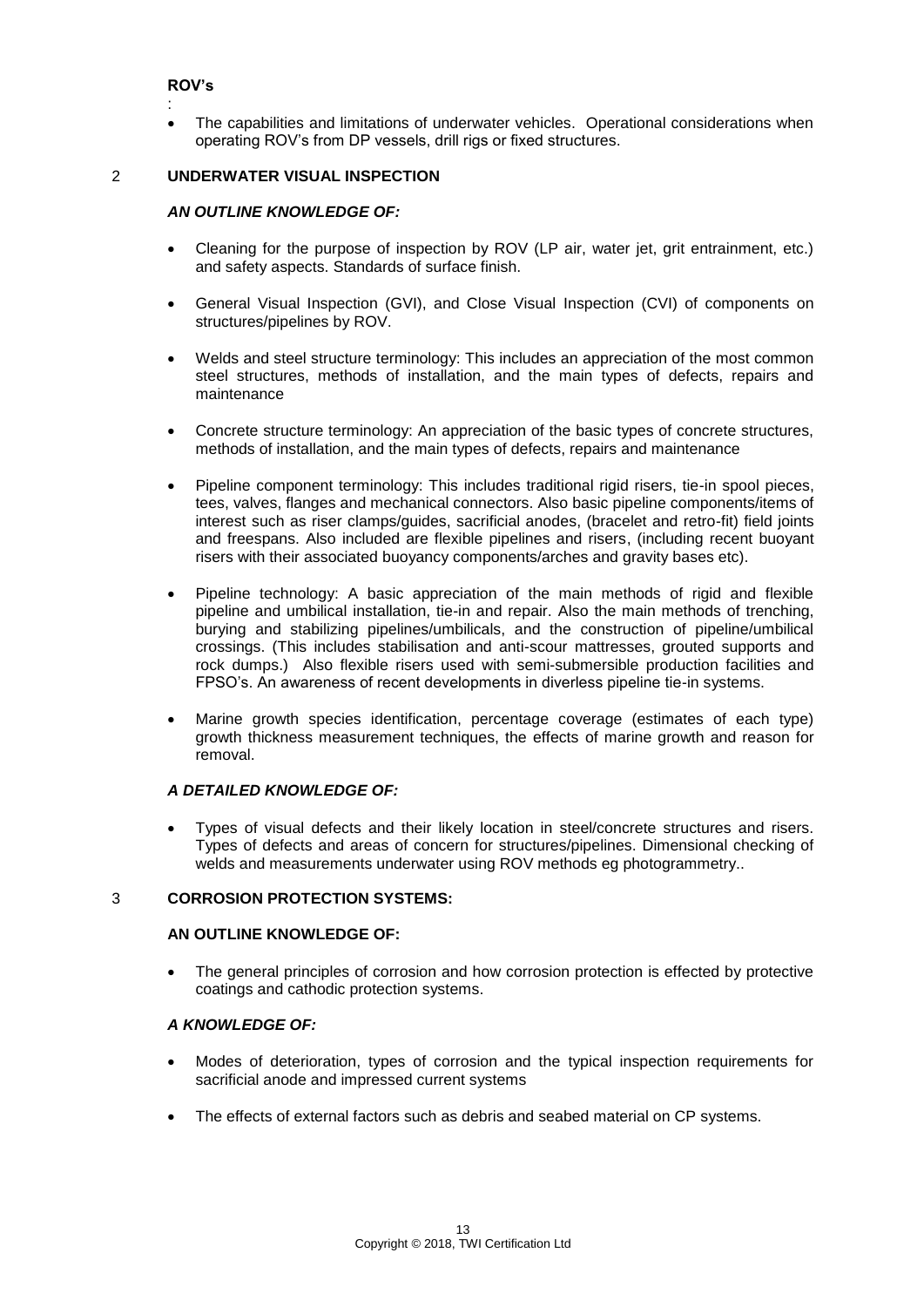# *A DETAILED KNOWLEDGE OF:*

- The visual inspection of protective coatings including Monel and other cladding.
- Potential measurement methods, the typical values obtained, common anomaly criteria applicable to cathodic potential levels, and the calibration procedures of equipment/instruments.
- The constraints in using the contact technique (e.g. problems associated with establishing good contact through paint and/or marine growth), the factors affecting the proximity technique (e.g. problems associated with the positioning of the electrode and establishing good electrical continuity to the structure) and the use of current density and/or field strength measurements (e.g. the influence of positioning and orientation on accuracy).

### **4 SUBSEAAPPLIED INSPECTION SYSTEMS**

#### *A KNOWLEDGE OF:*

 The methods, capabilities and limitations of, Ultrasonic Inspection (UT), Eddy Current Testing (ET), Alternating Current Field Measurement (ACFM) and Flooded Member Detection (FMD) techniques.

# **5 CARE AND CALIBRATION OF EQUIPMENT**

# *A DETAILED KNOWLEDGE OF:*

- The care and set-up of video and digital imaging systems.
- The care, calibration and set-up of cathodic potential monitoring systems.
- The care, calibration and set-up of digital ultrasonic wall thickness meters.
- The safe use of electrical equipment as required by current codes of practice and legislation.
- The care of equipment after recovery.

# **6 RECORDING AND REPORTING OF DATA**

# *A DETAILED KNOWLEDGE OF:*

#### **Data gathering, including:**

- The ability to use, understand and compile workbooks, data sheets, and logs.
- The use of the video and digital for recording inspection data.
- How to recognise typical anomalies, and an understanding of "criteria of nonconformance".
- Video tape recording: The need for accurate video introductions, (text and verbal), and text headers. The use of pipetracker, cross profiler, sonar and navigation displays overlaid onto the video recording. The appropriate use of lighting and cameras. The set up and correct colour balancing of cameras and VCRs
- Video tape commentaries: Video introductions, (text and verbal. The need to adequately explain the subject of the NDT/inspection. The requirement to explain any changes in orientation or position or component layout that may cause confusion. The need to comment on any NDT or inspection or operational factors that effect the NDT/inspection task. The need to adequately report the findings of the NDT/inspection, and any other points of likely interest.
- Video editing and dubbing skills.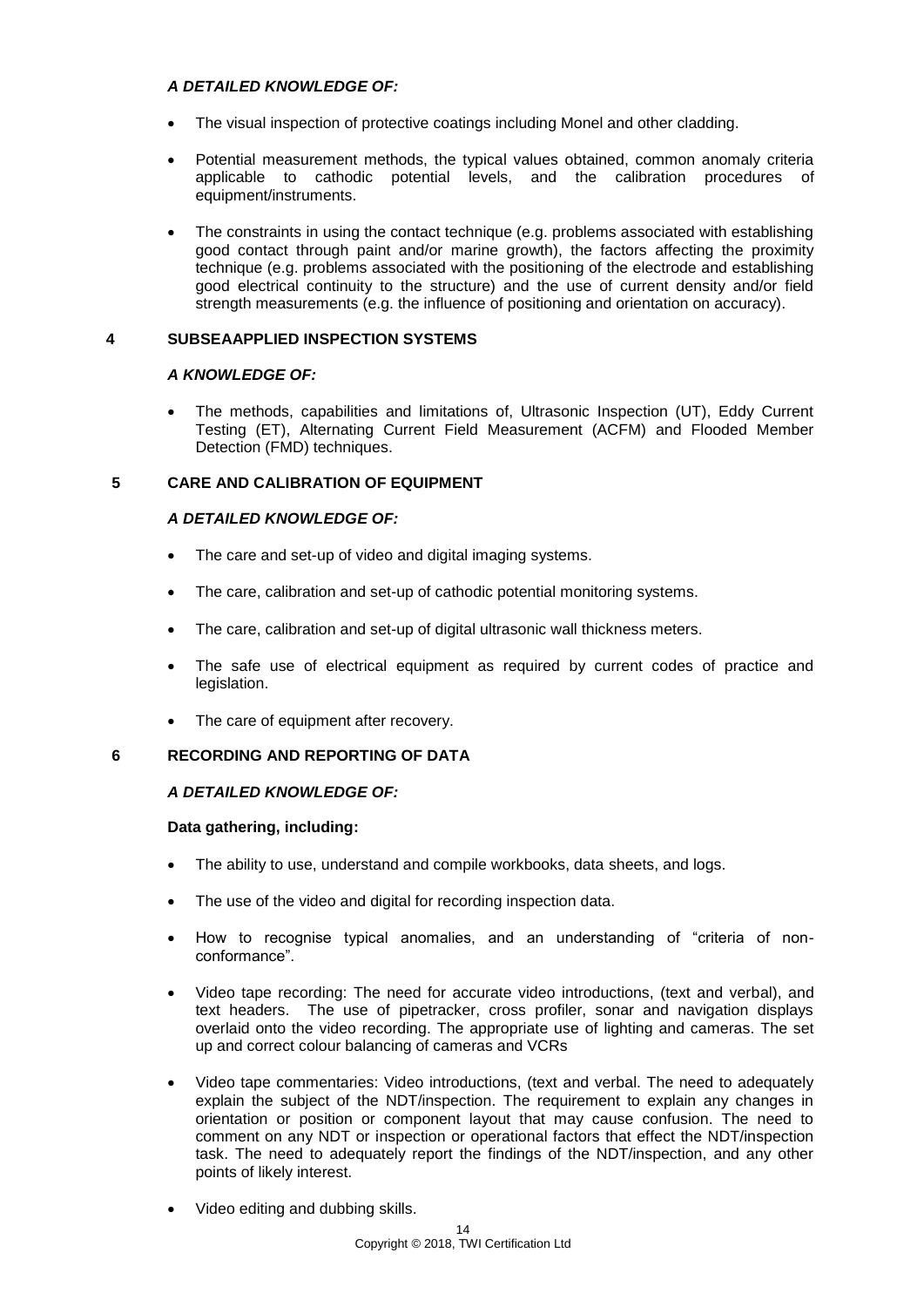- The usage and methods for setting-up video overlay units.
- The skills and ability necessary to direct inspections by ROV in real time.
- Methods of setting up identification markers and recognition of the need for fixed repeatable reference/datum points.

#### **The principles of detailed report writing, including:**

- The ability to develop report formats, manually or with the aid of a computer, including logs and demonstrate an ability to use visual aids such as digital photographs, video grabs,, histograms and pie charts etc.
- Typical report types.
- Typical methods of reporting routine data and anomalies.
- The ability to prepare a report from inspection data, manually and with the aid of a computer.
- The importance of using standard terminology and the necessity for good communication.
- The need for accuracy, consistency, simplicity, clarity and a methodical approach in all recording and data processing including report writing, daily report preparation and the completion of logs etc.
- The importance of using the correct component identification and location reference systems when inspecting and reporting on structures and pipelines.
- An understanding and ability to read engineering drawings and produce inspection drawings and sketches manually or with the aid of a computer.

# **7 QUALITY ASSURANCE, RELEVANT TO UNDERWATER INSPECTION**

#### *AN OUTLINE KNOWLEDGE OF:*

• The application of QA/QC systems.

- The need for personnel qualification and the need for sufficient and adequate equipment certification.
- Written inspection procedures and documentation. The importance of adhering to approved procedures. The need for procedures to be simple and unambiguous.
- The need for technical equipment and system audits.
- The effects on quality of human relationships, communications, lines of responsibility, liaison and co-operation.
- The quality requirements of design, fabrication, installation and commissioning through to in-service inspection, repair and maintenance.
- The value of documentation and data control and indexing systems.
- The value of general quality assurance principles as applied to the collection and recording of inspection data (whether in the form of drawings, sketches, photographs, video or other media) Quality assurance and quality control as applied to collection and reporting of anomaly data.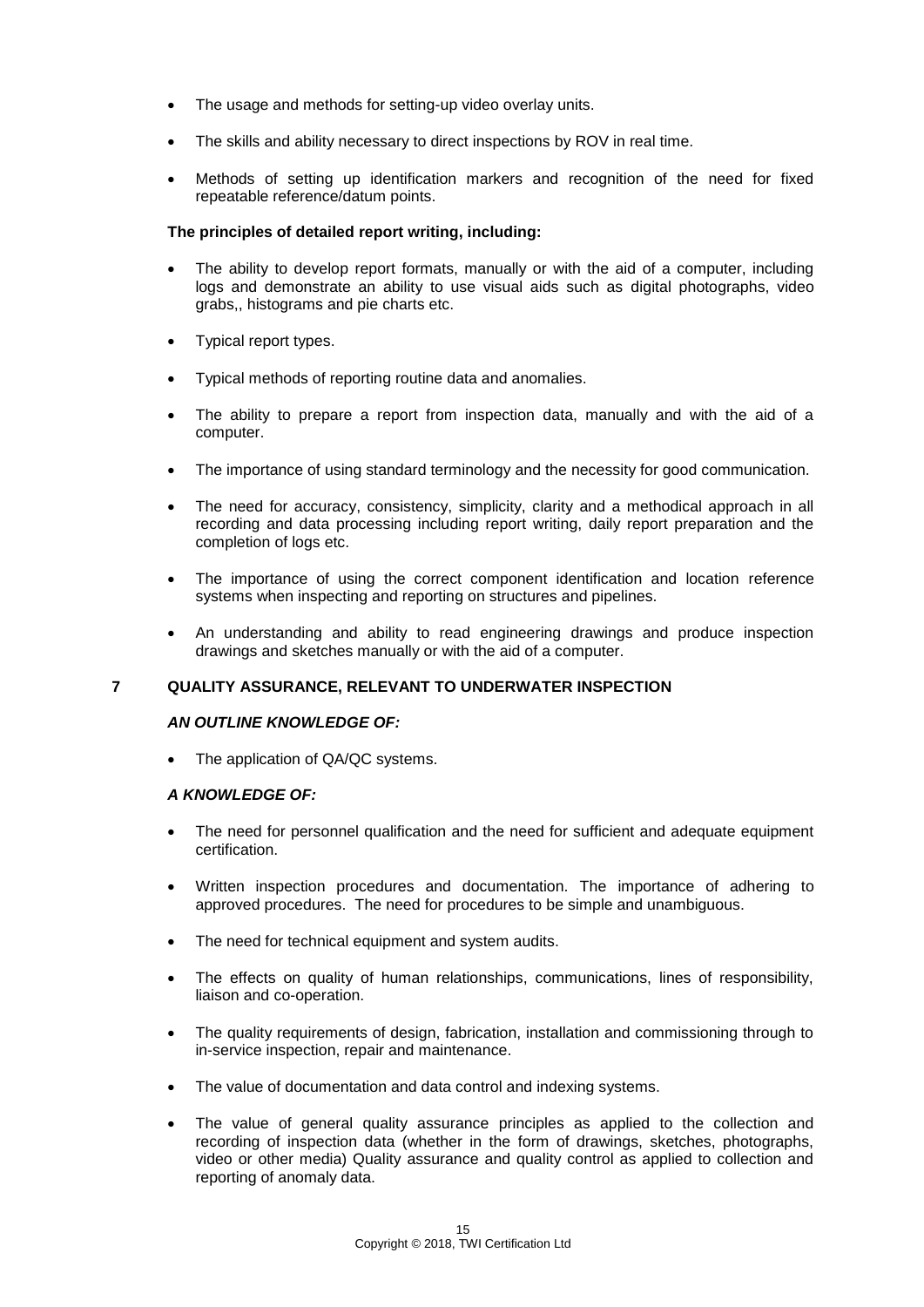# **3.4U UNDERWATER INSPECTION CONTROLLER**

#### **INTRODUCTION**

The candidate**s** will be required to demonstrate their knowledge in the following general areas:

The need for inspection in relation to the safety and integrity of offshore structures and pipelines.

Basic terminology of subsea pipelines (steel and concrete), including jackets, semi-submersible and jack-up drilling rigs, FPSOs (Floating Production and Storage and Offloading units), single point moorings, seabed production manifolds, wellhead and valve protection frames.

Basic terminology of subsea pipelines, including rigid and flexible pipelines and risers, umbilicals and J-tubes.

The modes of failure and deterioration experienced in steel/concrete structures, risers and pipelines.

An appreciation of how an Operator's inspection programme attempts to detect and assess such failure and deterioration by the use of various Diver or ROV or AUV inspection techniques, including NDT.

The importance of good communications, planning and briefing.

The importance of documentation and record keeping. An appreciation of manual and computer based data recording and reporting.

An appreciation of the abilities and limitations of commonly used ROVs and divers for the collection of data.

The need for appropriate levels of personnel qualification and equipment certification of conformity.

The need for written procedures for all activities.

An appreciation of current health, safety and environmental issues as they affect subsea operations. This includes Permit to Work systems, the requirements for hazard identification and Risk Assessments, the use of Dive Plans, current legislation and industry guidelines (e.g. IMCA guidelines)

An appreciation of the roles and responsibilities of others, such as: the Diving Supervisor, the ROV Supervisor, the Superintendent/Offshore Project Manager, the Offshore Installation Manager, or the vessel/barge Master, the Client's Representative, and government departments, or other agencies etc.

#### 1 **UNDERWATER VISUAL INSPECTION**

- Cleaning for the purpose of inspection by Diver and ROV (LP air, water jet, grit entrainment, etc.) and safety aspects. Standards of surface finish.
- General Visual Inspection (GVI), and Close Visual Inspection (CVI) of components on structures/pipelines by Diver and ROV.
- Welds and steel structure terminology: This includes an appreciation of the most common steel structures, methods of installation, and the main types of defects, repairs and maintenance
- Concrete structure terminology: An appreciation of the basic types of concrete structures, methods of installation, and the main types of defects, repairs and maintenance
- Pipeline component terminology: This includes traditional rigid risers, tie-in spool pieces, tees, valves, flanges and mechanical connectors. Also basic pipeline components/items of interest such as riser clamps/guides, sacrificial anodes, (bracelet and retro-fit) field joints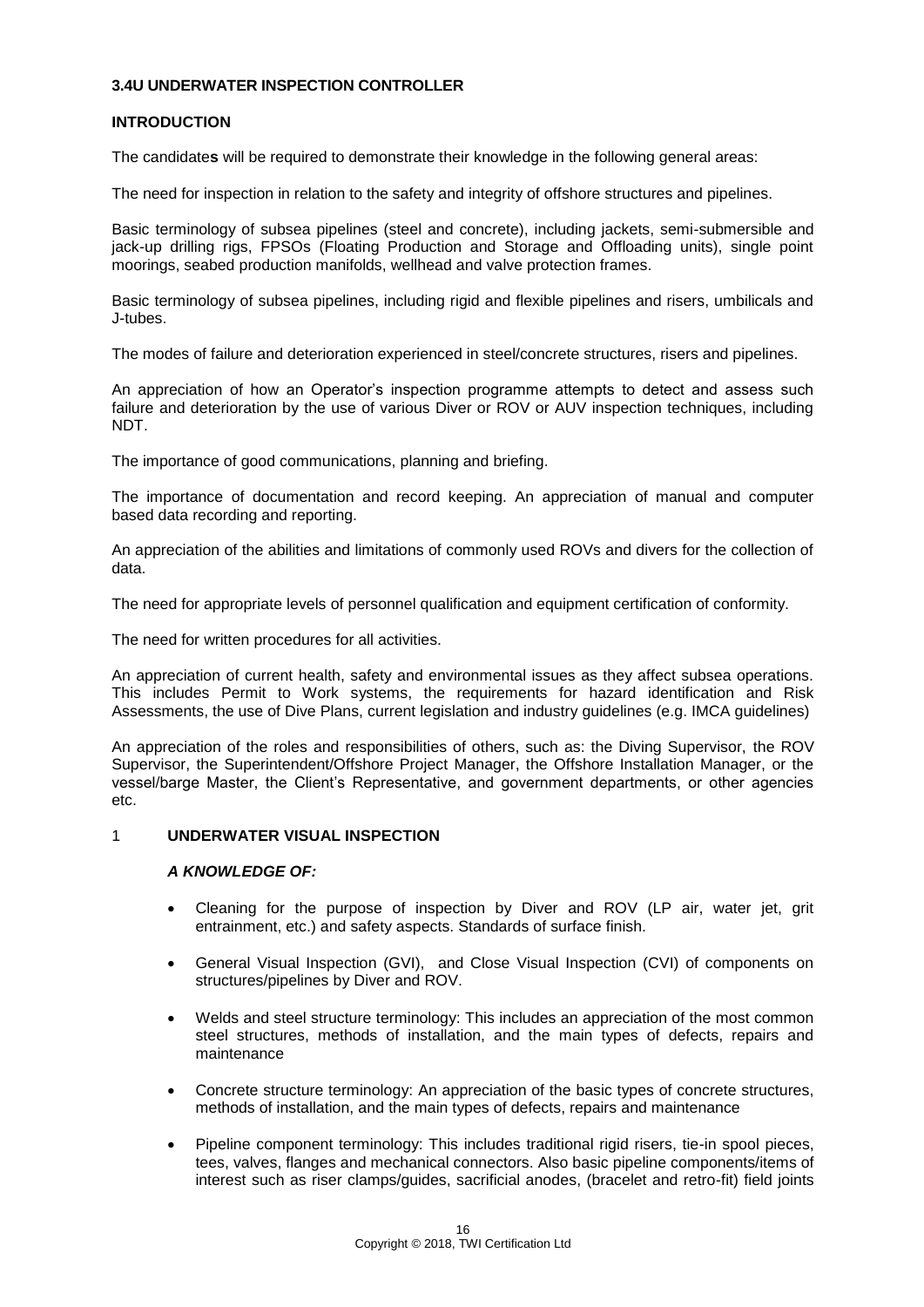and freespans. Also included are flexible pipelines and risers, (including recent buoyant risers with their associated buoyancy components/arches and gravity bases etc).

- Pipeline technology: A basic appreciation of the main methods of rigid and flexible pipeline and umbilical installation, tie-in and repair. Also the main methods of trenching, burying and stabilizing pipelines/umbilicals, and the construction of pipeline/umbilical crossings. (This includes stabilisation and anti-scour mattresses, grouted supports and rock dumps). Also flexible risers used with semi-submersible production facilities and FPSO's. An awareness of recent developments in diverless pipeline tie-in systems.
- Marine growth species identification, percentage coverage (estimates of each type) growth thickness measurement techniques, the effects of marine growth and the reason for removal and various methods of prevention.

# *A DETAILED KNOWLEDGE OF:*

 Types of visual defects and their likely location in steel/concrete structures and risers. Types of defects and areas of concern for structures/pipelines. Dimensional checking of welds and measurements underwater.

# 2 **RECORDING METHODS**

# *AN OUTLINE KNOWLEDGE OF:*

 The principles of photogrammetry, the care in use, and the deployment of recording equipment.

### *A KNOWLEDGE OF:*

- The use of CCTV, mono, stereo and colour recording equipment. Both hand held and remote.
- Types of video and digital imaging equipment.
- The operation of various types of video equipment and methods for producing hard copy of video and digital images.

# *A DETAILED KNOWLEDGE OF:*

- Optimum light placement and intensity for photography and video recording.
- The correct use of CCTV, video and digital imaging equipment to give optimum results.

#### 3 **CORROSION PROTECTION SYSTEMS:**

# *AN OUTLINE KNOWLEDGE OF***:**

 The general principles of corrosion and how corrosion protection is effected by protective coatings and cathodic protection systems.

- Modes of deterioration, types of corrosion and the typical inspection requirements for sacrificial anode and impressed current systems. An awareness of the safety requirements involved in diving adjacent to impressed current systems.
- The effects of external factors such as debris and seabed material on CP systems.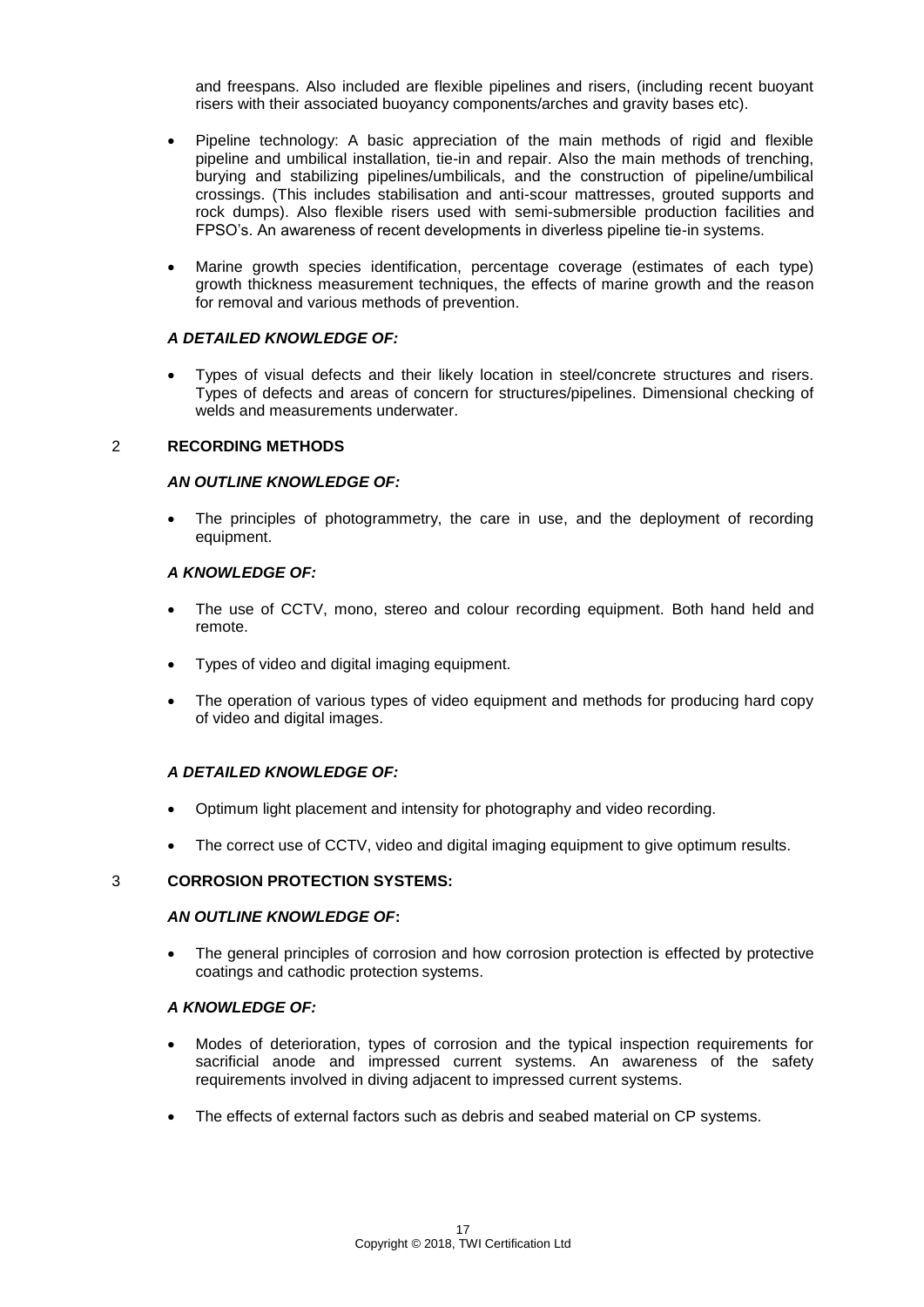# *A DETAILED KNOWLEDGE OF:*

- Contact and proximity potential measurement methods, the typical values obtained, common anomaly criteria applicable to cathodic potential levels, and the calibration procedures of equipment/instruments.
- The visual inspection of protective coatings including Monel and other cladding.

# 4 **NON-DESTRUCTIVE TESTING TECHNIQUES**

### *A KNOWLEDGE OF:*

 The methods, capabilities and limitations of Magnetic Particle Inspection (MPI), Ultrasonic Inspection (UT), Radiographic Inspection (RT), Eddy Current Testing (ET), Alternating Current Field Measurement (ACFM), Alternating Current Potential Drop (ACPD) and Flooded Member Detection (FMD) techniques.

# *A DETAILED KNOWLEDGE OF:*

- The NDT techniques particularly applicable underwater.
- The practical application underwater of Magnetic Particle Inspection.
- The practical application underwater of Ultrasonic Wall Thickness measurement.
- The practical application of ACFM

### **5 MAGNETIC PARTICLE INSPECTION (MPI):**

# *AN OUTLINE KNOWLEDGE OF:*

- The principles and terms/definitions specific to magnetism such as magnetic poles, magnetic field, lines of force, longitudinal magnetisation, horseshoe magnet, vector field, consequent field, consequent poles, distorted field, permeability, reluctance, flux density, residual magnetism, ferromagnetic materials and leakage field etc.
- The generation of circumferential and longitudinal flux.
- Hysteresis loops and their relevance to demagnetisation/magnetisation methods.
- Inspection equipment including: portable installations; ancillary equipment; lighting such as UV-A illumination; viewing aids; marking devices; demagnetisation equipment; contrast aids and consumables.

- The reasons for, and the methods used for demagnetisation.
- Testing for demagnetisation.
- The problems associated with the magnetic particle inspection of partially completed weldments.
- The methods used to assess the sensitivity of an MPI technique.
- Methods for recording defect indications.
- Surface preparation.
- The problems associated with component geometry and shape.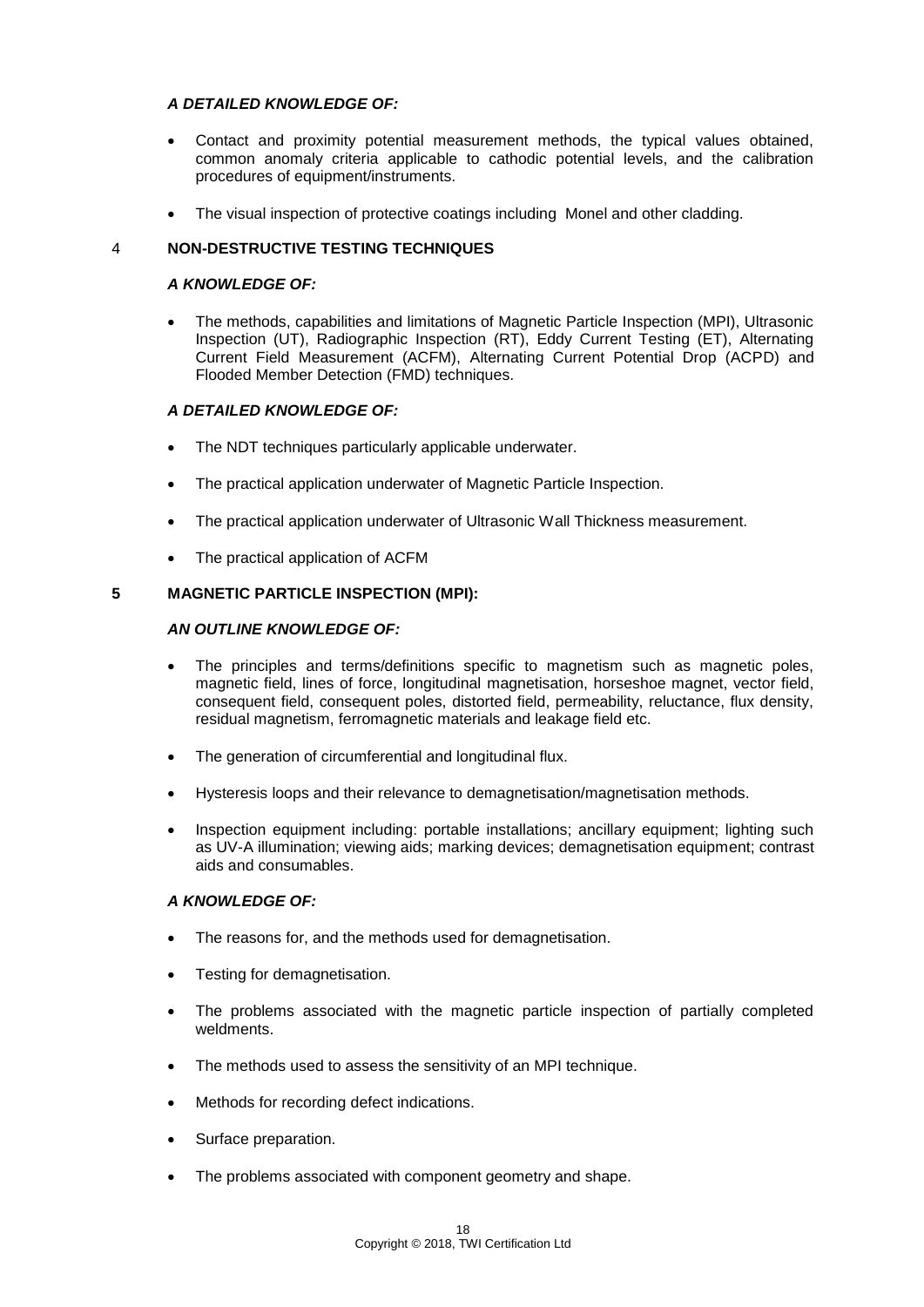The correct choice of a magnetic technique.

# *A DETAILED KNOWLEDGE OF:*

- Functional and performance checks, calibration equipment and appropriate test pieces.
- Magnetic ink (fluorescent and non-fluorescent), concentrates, wetting agents, contrast paints, cleaning agents and inhibitors and the preparation and testing of inks and other consumables.
- The types and causes of surface breaking and near-surface discontinuities and their indications.
- The types, causes and visible features of non-relevant and false indications.
- Methods of reporting.
- The advantages and limitations of applying magnetisation using permanent magnets, electromagnets, coils, parallel conductors, flexible cables and prods.

### **6 ULTRASONIC TESTING**

### *AN OUTLINE KNOWLEDGE OF:*

- The physical principles of sound, the relationship between ultrasonic frequency/wavelength velocity, the propagation mode of compressional waves and the nature of sound.
- The types and properties of transducers. The piezoelectric effect, near/far fields, dead zones and their effect on both frequency and sound velocity.
- Compressional wave probes, single/twin crystal probes and their construction.
- A basic outline of A-Scan Ultrasonic Equipment.
- Digital Thickness Meters (DTM).
- A basic outline of ultrasonic wall thickness mapping systems.
- The types and uses of calibration blocks.

# *A DETAILED KNOWLEDGE OF:*

- Surface condition requirements of materials and weldments prior to scanning.
- Methods to determine wall thickness, material quality and determination of the presence of internal corrosion and laminations.
- Application and the limitations/advantages of digital instruments for wall thickness measurements.

### **7 RADIOGRAPHY**

#### *AN OUTLINE KNOWLEDGE OF:*

- The principles and techniques for industrial radiography, including its advantages and limitations.
- Safety precautions and requirements when using ionizing radiations (GS41) (subsea and surface SI 1999 and the roles and responsibilities of Radiation Protection Supervisors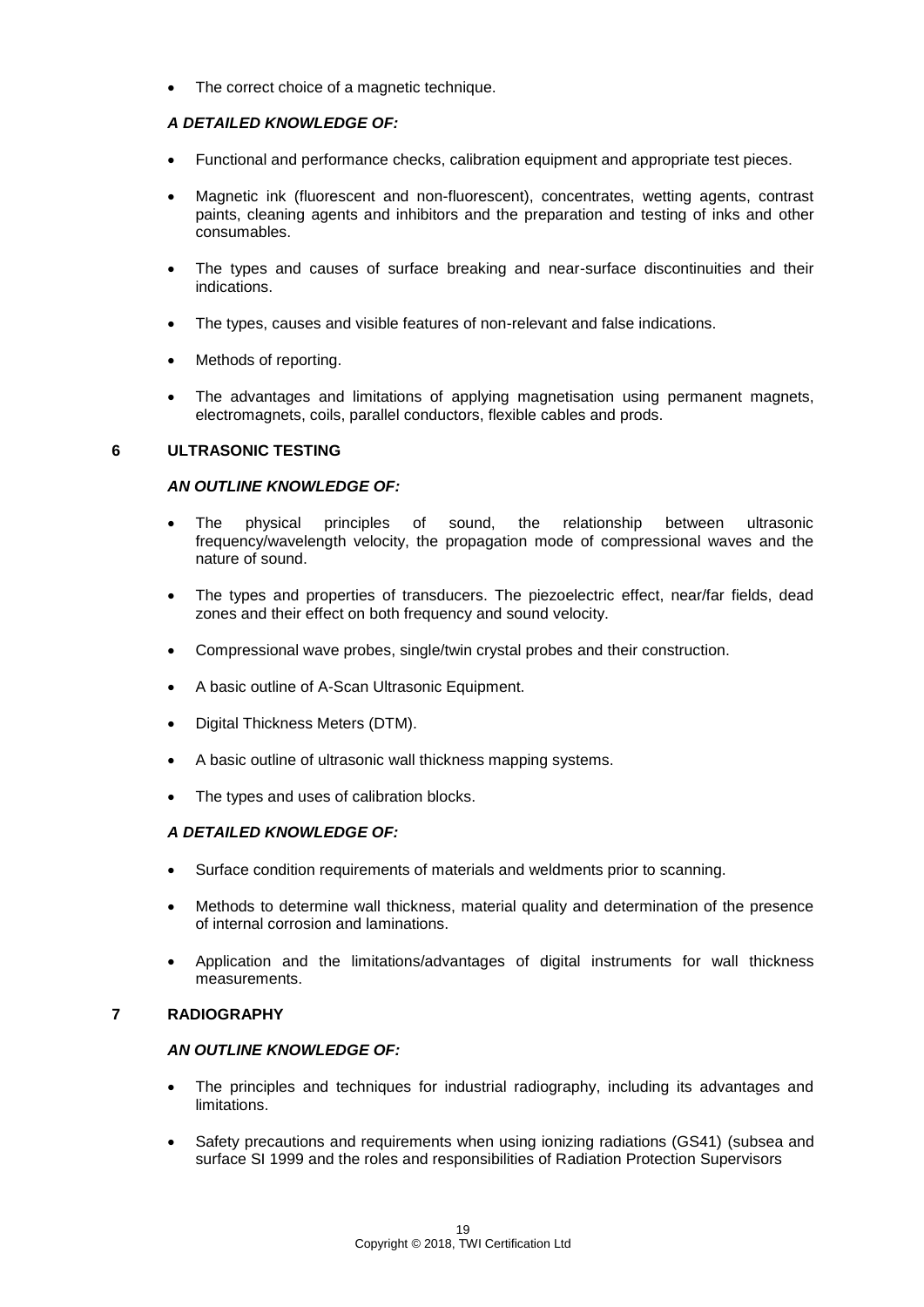# **8 SURFACE GRINDING, SURFACE STRESS RELIEF**

# *A KNOWLEDGE OF:*

- An appreciation of the reasoning behind, and the limitations of, remedial grinding of MPI indications, and the drilling of "crack arrestor" holes in cracks in steel structures.
- Typical basic procedures for remedial grinding, with particular regard to material removal limits per grinding pass and maximum overall grinding limits, as well as the need for final profiling to reduce stress levels. Typical client's concerns with regard to remedial grinding or the use of crack arrestor holes.
- The practical application of the grinding of weld toes/parent plate material to a required profile and methods of recording/measuring the process undertaken.

# **9 CARE AND CALIBRATION OF EQUIPMENT**

# *A DETAILED KNOWLEDGE OF:*

- The care and set-up of video and digital imaging systems.
- The care and set-up of cathodic potential monitoring systems.
- The care and set-up of digital ultrasonic wall thickness meters.
- The care and set-up of MPI equipment.
- The safe use of electrical equipment as required by current codes of practice and legislation.
- The care of equipment after recovery.
- The safe use of electrical equipment as required by current codes of practice and legislation.

# **10 RECORDING AND PROCESSING OF DATA**

# *A DETAILED KNOWLEDGE OF:*

# **Data gathering, including:**

- The ability to use, understand and compile workbooks, data sheets, and logs.
- The use of the video, digital and photographic media for recording inspection data.
- How to recognise typical anomalies, and an understanding of "criteria of nonconformance".
- Video tape recording: The need for accurate video introductions, (text and verbal), and text headers. The use of pipe tracker, cross profiler, sonar and navigation displays overlaid onto the video recording. The appropriate use of lighting and cameras. The set up and correct colour balancing of cameras and VCRs
- Video tape commentaries: The need to adequately explain the subject of the NDT/inspection. The requirement to explain any changes in orientation or position or component layout that may cause confusion. The need to comment on any NDT or inspection or operational factors that effect the NDT/inspection task. The need to adequately report the findings of the NDT/inspection, and any other points of likely interest.
- Video editing and dubbing skills.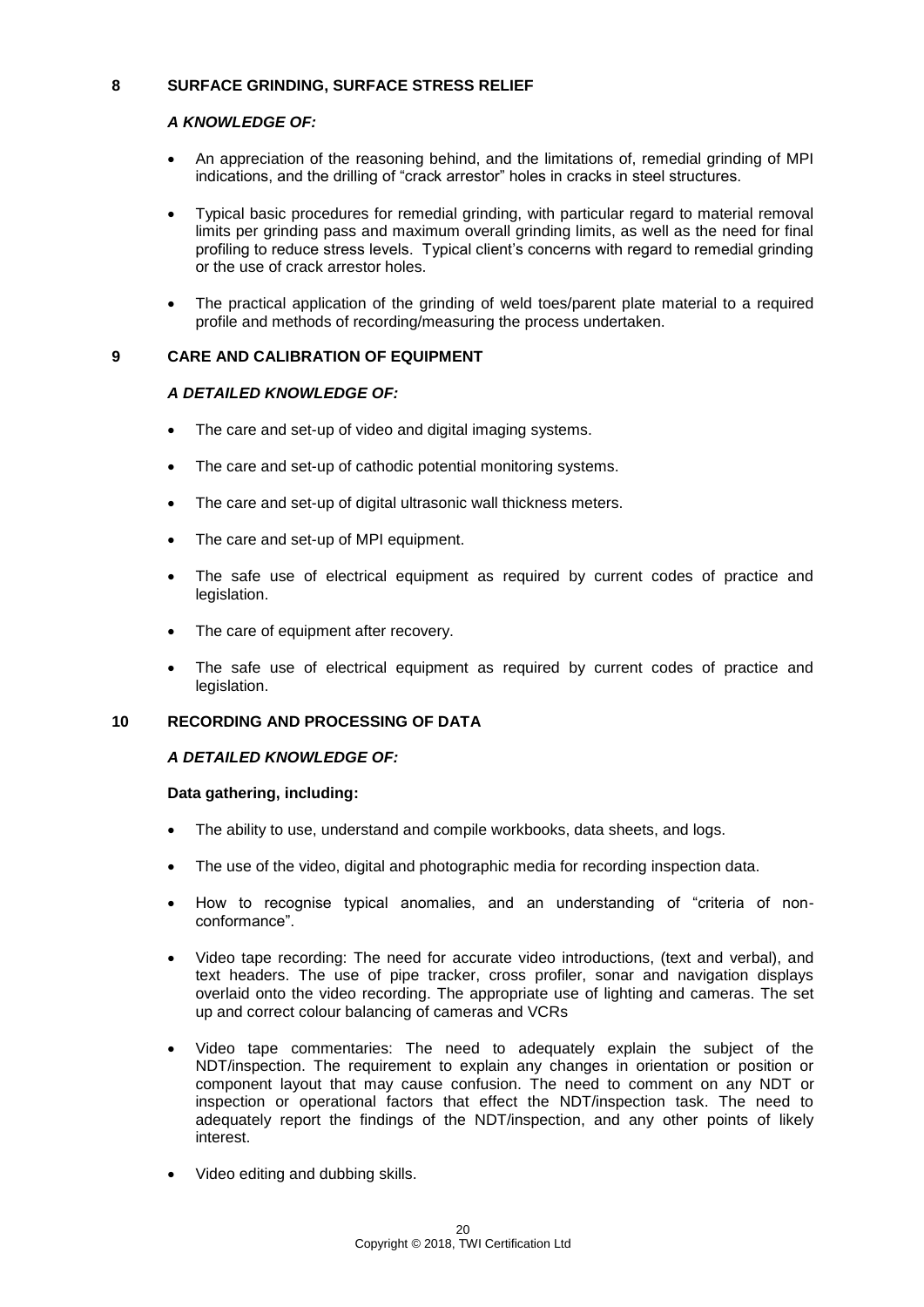- The usage and methods for setting-up video overlay units.
- The skills and ability necessary to direct inspections by diver or ROV in real time and elicit information from divers in real time by means of suitable questioning.
- Methods of setting up identification markers and recognition of the need for fixed repeatable reference/datum points.

# **The principles of detailed report writing, including:**

- The ability to develop report formats, manually or with the aid of a computer, including logs, and demonstrate an ability to use visual aids such as photographs, graphs, histograms and pie charts etc.
- Typical report types.
- Typical methods of reporting routine data and anomalies
- The ability to prepare a report from inspection data, manually and with the aid of a computer.
- The importance of using standard terminology and the necessity for good communication.
- The need for accuracy, consistency, simplicity, clarity and a methodical approach in all recording and data processing including report writing, work scheduling, daily report preparation and the completion of logs etc
- The importance of using the correct component identification and location reference systems when inspecting and reporting on structures and pipelines.
- An understanding and ability to read engineering drawings and produce inspection drawings and sketches manually or with the aid of a computer.

# **11 COMMUNICATION SKILLS:**

#### *A KNOWLEDGE OF:*

- The correct use of simplex and duplex communication systems.
- Communication discipline, standard phrases, the phonetic alphabet

#### **12 SUBSEA INSPECTION SYSTEMS**

#### *AN OUTLINE KNOWLEDGE OF:*

- The methods, limitations and capabilities of weld inspection techniques when applied remotely.
- The principles of FMD techniques (ultrasonic, gamma radiation and thermal applications) when applied remotely.
- The principles of ACFM remotely applied techniques

- ROV pipeline inspection methods and equipment, e.g. pipe trackers, sonar and cross profilers etc. Sidescan sonar inspection of pipelines by ROTV or non-steerable towed fish.
- The method of application by ROV of ultrasonic, gamma radiation and thermal FMD techniques.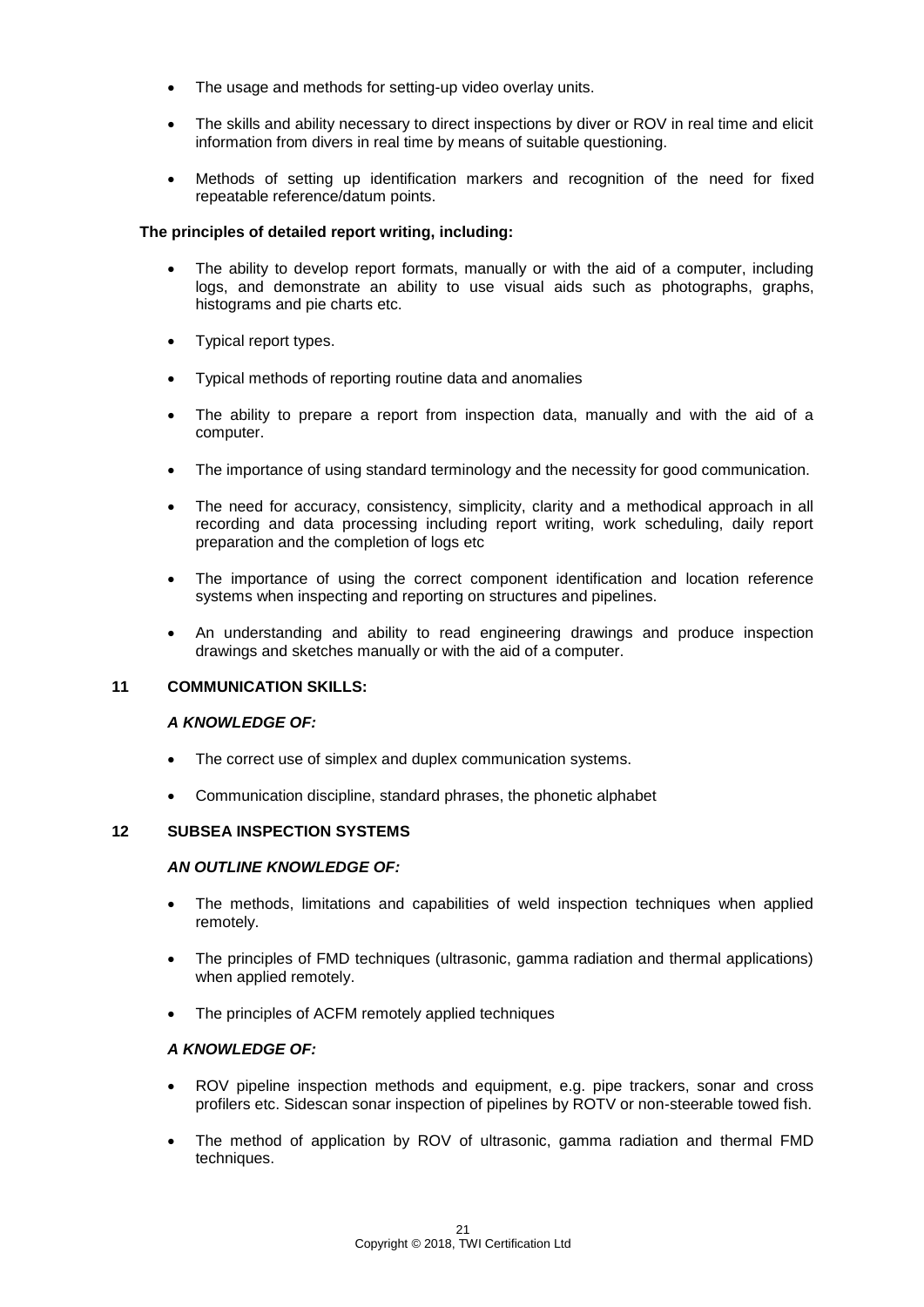# *A DETAILED KNOWLEDGE OF:*

- The measurement of wall thickness using digital wall thickness meters, the necessity and standard of surface preparation, alignment, calibration and the effects of surface coatings and corrosion.
- The factors effecting performance of video and still-photography systems when remotely deployed. The influence of access, positioning, stand-off and set-up constraints. The importance of selecting systems and settings suitable to the task and the location. Deployment method constraints. Cleaning limitations and location and referencing **limitations**

#### **13 DIVING SYSTEMS**

### *AN OUTLINE KNOWLEDGE OF:*

### **The capabilities and limitations of divers, including:**

- Human physiology with particular emphasis on the effects of pressure on the lungs and hearts, etc., nitrogen narcosis, air/gas mixtures, etc
- Types of diving, the techniques and equipment for air diving, the techniques and equipment for mixed gas saturation diving, current legislation and guidance for commercial diving.
- The effects on divers of currents, tides, wind, waves and water turbulence.

### **The capabilities and limitations of ROV's, including:**

- Types of vehicles (e.g. IMCA Class I Pure Observation, Class II Observation with Payload Option, Class III – Work Class Vehicles.)
- Typical thruster configurations, vehicle power, speed, manoeuvrability and operating limits in current.
- Launch and recovery methods and tether management systems.
- Types of ROV sensors and manipulators.

#### **The capabilities and limitations of AUVs/Manned Submersibles, including:**

- Manned and unmanned autonomous vehicles: range, endurance, payloads, Diver lockout systems, limited endurance of Divers.
- Tethered vehicles: flying bells, operating footprints, microsubs, humanoid, vertically orientated, horizontally orientated.

# **The capabilities and limitations of Miscellaneous vehicles, including:**

 Types of common seabed vehicles and towed units (e.g. trenching equipment, towed fish and ROTVs)

#### **Operational considerations - General:**

 Endurance, hazards to divers and ROVs, manning levels, real-time data acquisition over recorded data, spatial awareness, human contact, dexterity, risk of snagging, umbilical handling, access, operating radius and the simultaneous operation of ROVs and Divers, etc

#### *A KNOWLEDGE OF:*

**Divers:**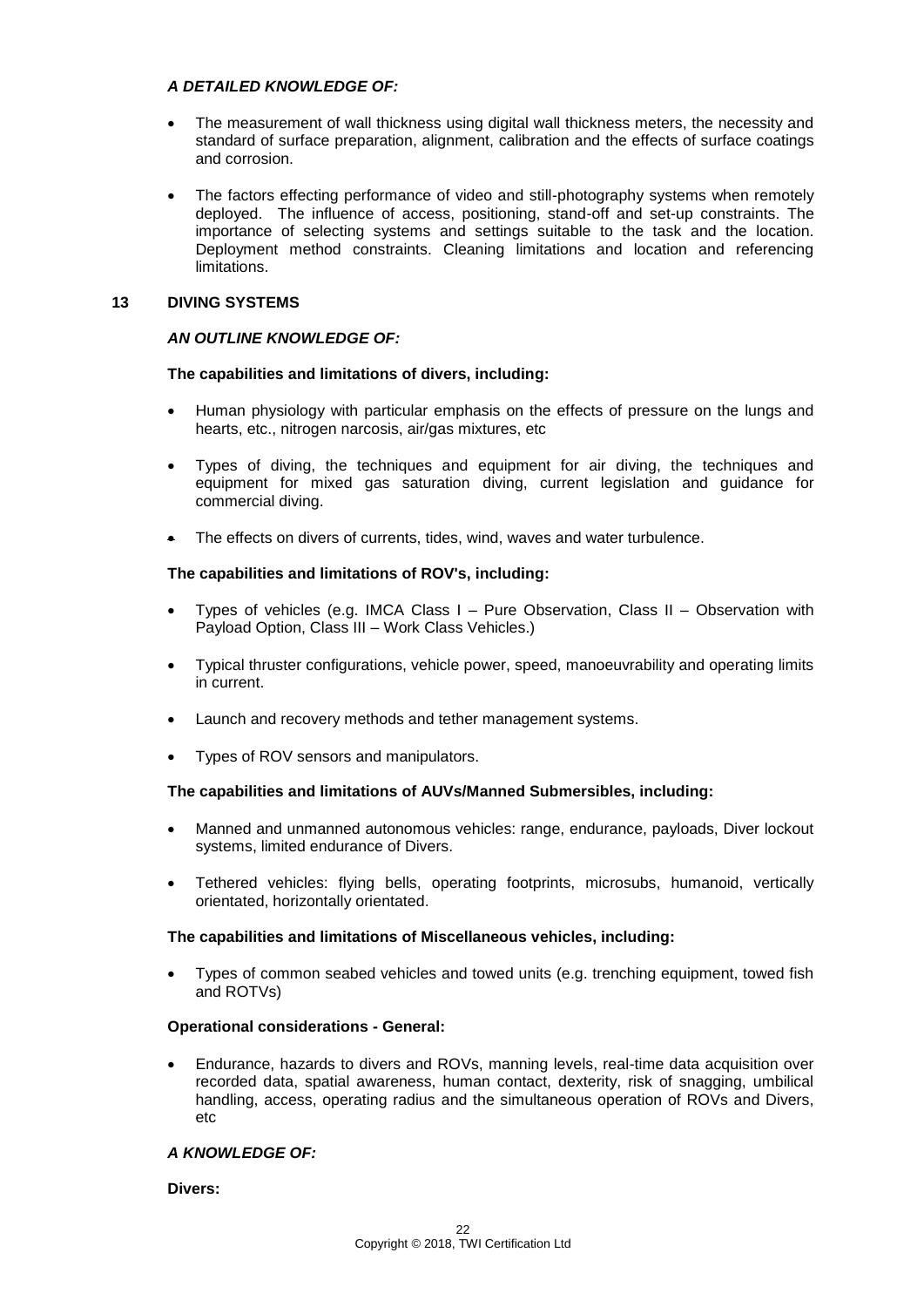The deployment of Divers, the deployment methods for both surface and bell Divers, the safe length of Diver's umbilicals, the restrictions on diving from DP vessels, the limitations of diving inside a structure or around obstructions and the deployment of equipment to the Diver, etc.

# **ROV's**:

 The capabilities and limitations of underwater vehicles. Operational considerations when operating ROV's from DP vessels, drill rigs or fixed structures.

# **14 INSPECTION PLANNING AND BRIEFING**

# *A KNOWLEDGE OF:*

- Different safety and limitation of using equipment on a dive support vessel compared to fixed structures.
- Inspection philosophies behind inspection programmes for offshore structures and pipelines.
- Local statutory regulations governing the safety of offshore structures and pipelines, and the professional relationships between the client, inspection contractor and any applicable government or other agency.
- The roles and responsibilities of Client's Representatives, Inspection Controllers, the inspection contractor's Superintendent or Offshore Project Manager, and the inspection contractor's ROV and Diving Supervisors and personnel. The different forms of contract under which the work can be undertaken, i.e. day rate, lump sum, etc. This should include an appreciation of the different constraints faced by the Inspection Controller depending on who they are employed by i.e. client or inspection contractor.

# *A DETAILED KNOWLEDGE OF:*

- The need to maintain equipment and consumable inventories and to determine equipment logistics with regard to changing scopes of work.
- Operational restrictions which may affect the planning of works such as vessel movements, platform priorities, diver and ROV limitations and capabilities etc.

# **15 QUALITY ASSURANCE, RELEVANT TO UNDERWATER INSPECTION**

#### *AN OUTLINE KNOWLEDGE OF:*

• The application of QA/QC systems.

- The need for personnel qualification and the need for sufficient and adequate equipment certification.
- Written inspection procedures and documentation. The importance of adhering to approved procedures. The need for procedures to be simple and unambiguous.
- The need for technical equipment and system audits.
- The effects on quality of human relationships, communications, lines of responsibility, liaison and co-operation.
- The quality requirements of design, fabrication, installation and commissioning through to in-service inspection, repair and maintenance.
- The value of documentation and data control and indexing systems.